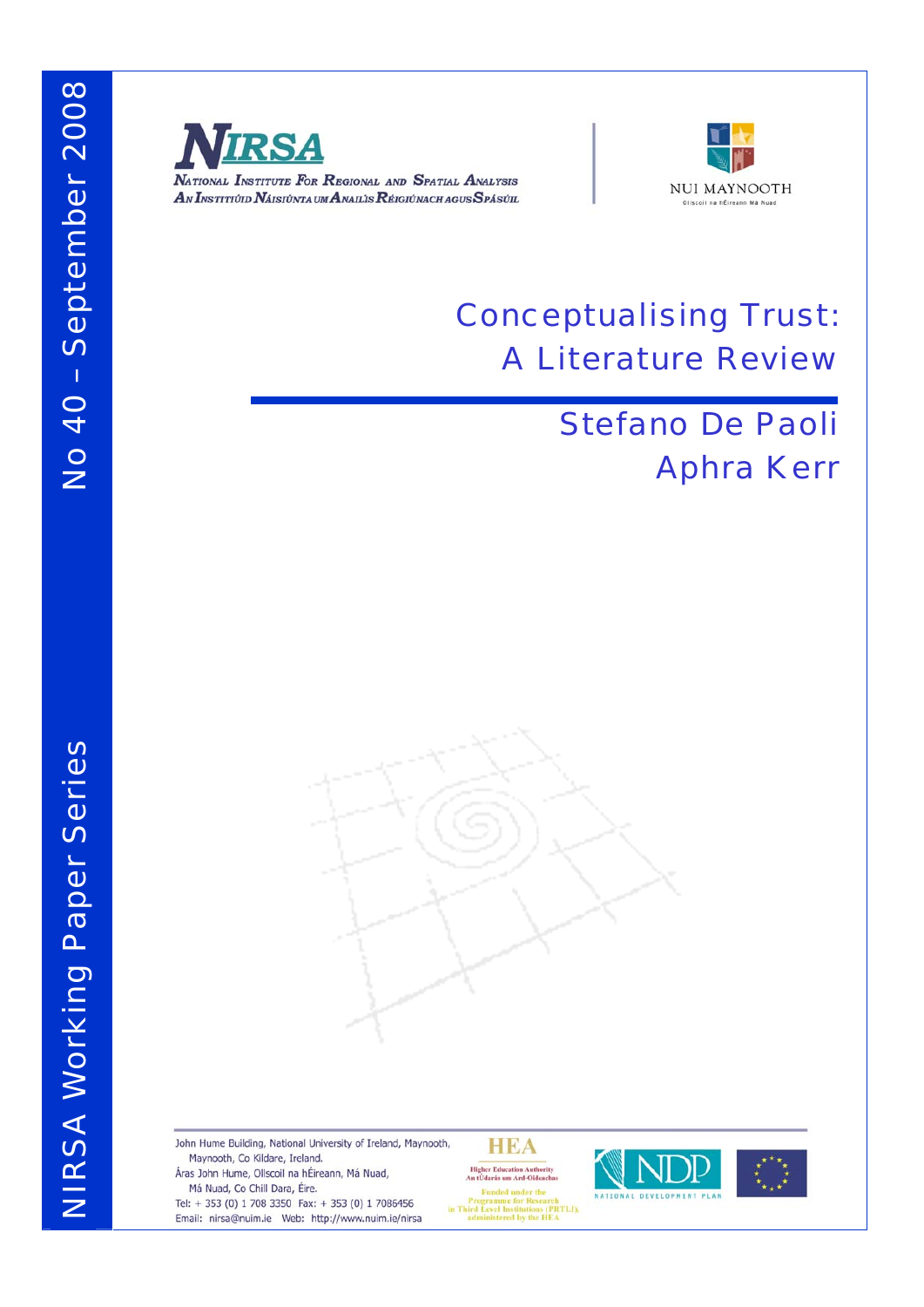## **CONCEPTUALISING TRUST : A LITERATURE REVIEW**

By Stefano De Paoli and Aphra Kerr Department of Sociology and NIRSA National University of Ireland, Maynooth Stefano.DePaoli@nuim.ie ; Aphra.Kerr@nuim.ie June-August 2008.

Much of the current research on the internet that focuses on security and trust issues proposes that we can construct technological and legal solutions to increase trust and improve the user experience in online environments. We argue in this paper that these discussions and the solutions proposed may have serious implications for our online experiences, for user rights and indeed for user driven innovation. Further, they tend to ignore a whole range of user practices which threaten to undermine our trust and use of the internet more than hackers, cheaters, lurkers, spam and illegal content (Nissenbaum, 2001). Such practices include the behaviour of commercial operators who routinely and implicitly datamine their users for commercial purposes, track user behaviour for copyright and IP infringements, filter out 'dangerous' information or, in the case of some public sector bodies, 'misplace' whole databases of non-encrypted information on citizens. As Ireland becomes a postconstruction economy it is apparent that only certain user practices get socially constructed as 'harmful' and 'risky' in the knowledge society while others do not.

In this paper we lay some theoretical foundations for examining governance, users and trust in online environments. Trust has been a central concern in the social sciences since, at least, the pioneering work of Georg Simmel's "The Philosophy of Money", in which the author described trust as fundamental for the integration of the society. Later sociologists – like Niklas Luhmann and Anthony Giddens -, have attended to the problem of trust, clearly relating the concept to the issue of "risk in modern societies". The goal of this paper is not to provide an exhaustive survey of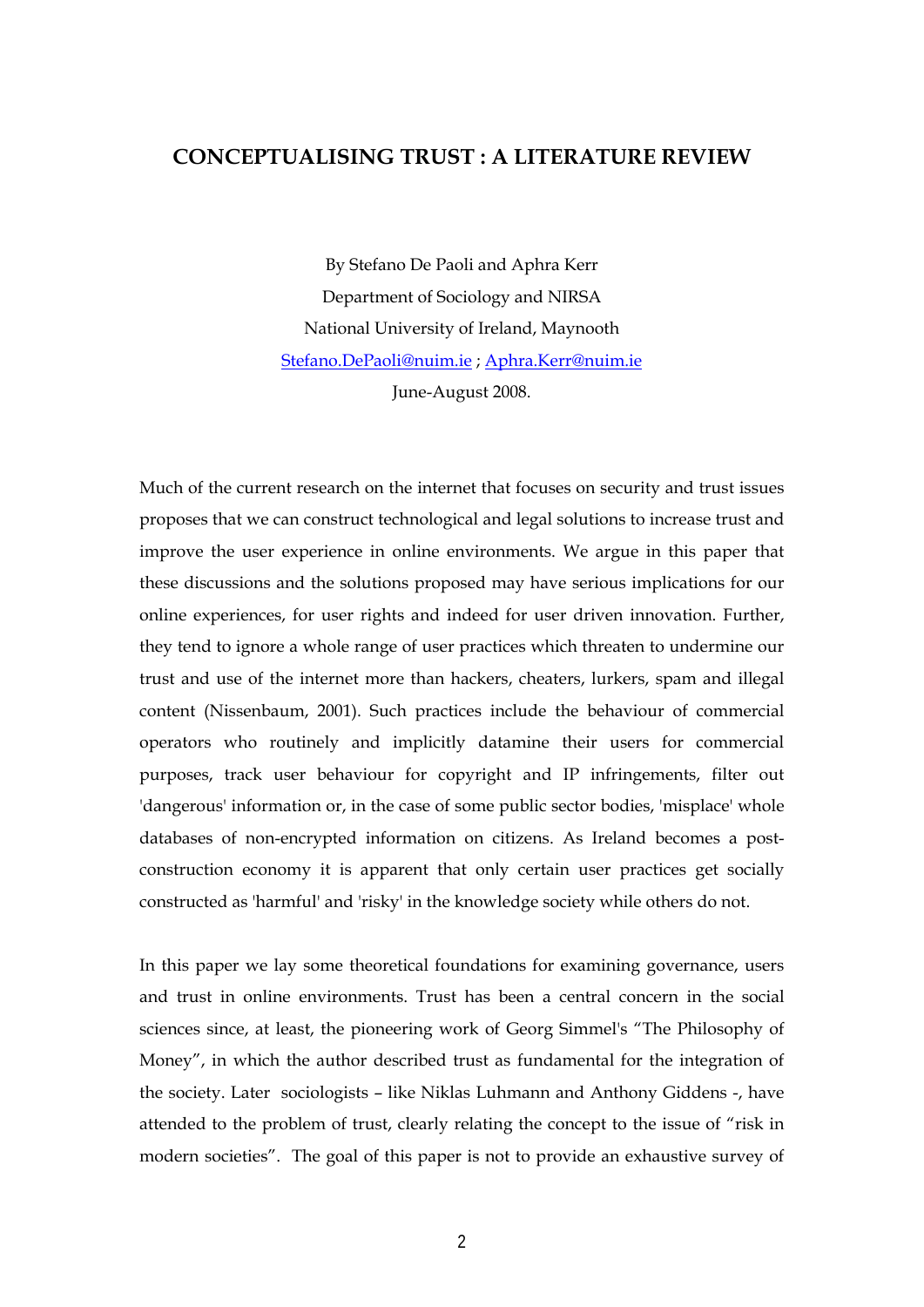the sociological literature in this area but rather to begin to explore different disciplinary conceptions of trust. The PRTLI funded project from which this paper has emerged is an interdisciplinary team of mathematicians, computer scientists, engineers, designers and sociologists and it emerged early on that people had different understandings of the key challenges facing the internet, particularly as they related to security and trust. Of particular concern to the authors is the extent to which we can delegate security maintenance and governance to technology, what decisions get coded into these solutions and what the implications might be for end users.

This paper is then a first contribution to building bridges between different disciplines and a contribution to the project's mapping of key social and economic issues surrounding the future development of the internet. In this paper we compare different notions of trust: the sociological, the definition existing in automation and the definition of trust developed in early computer science (CS) literature. Our goal is to outline similarities and differences in these notions, as a starting point for a forthcoming review on the contemporary conception of trust in computer science. For this reason, at the end of the paper, we identify some interpretative concepts – in the light of the analysis provided in this manuscript - that we will use in our future work. We begin however by outlining the importance of trust as an issue in relation to the internet and the knowledge society in post-celtic tiger Ireland.

## **2.THE INTERNET AND THE KNOWLEDGE SOCIETY IN POST-CELTIC TIGER IRELAND.**

The Internet grew out of the libertarian counter culture of the 1960s and of course the military-academic research complex in the United States. It outgrew proprietary networks in the 1980s and 1990s in large part due to its openness, or what Zittrain calls its generativity, i.e. the fact that anyone can write an application to operate over the internet (Zittrain, 2008). It became, along with the personal computer, the defining technology of the information or knowledge society and increasingly a key driver in the growth of the American and subsequently the Irish ICT and software industries and economies in the 1990s. Metaphors like the 'information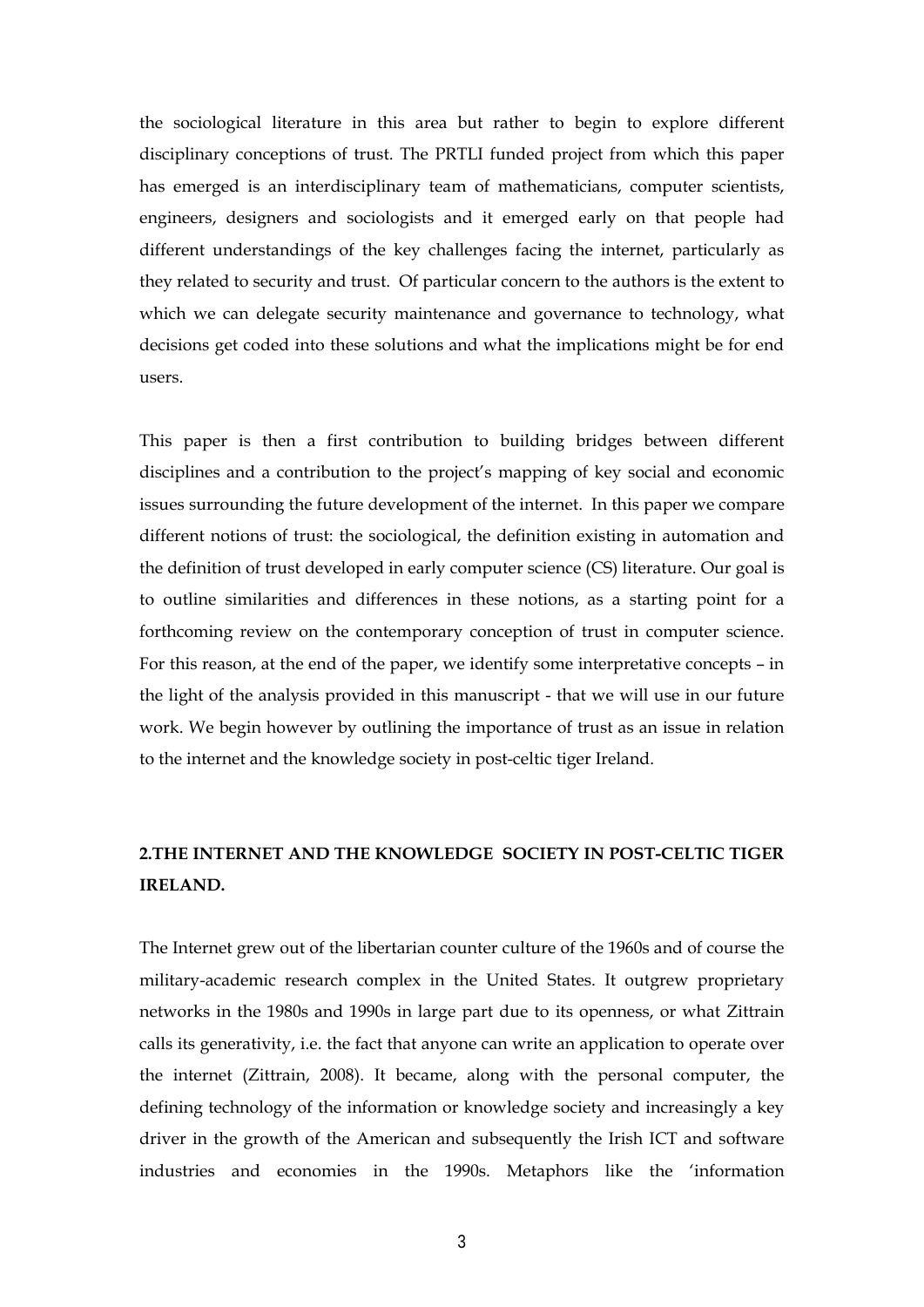superhighway', the 'world wide web' and 'surfing' were used to domesticate an otherwise rather unattractive technology of networks, switches and software programmes.

It is over ten years since Ireland published a strategy and vision of its information society (ISSC, 1996). The strategy focussed on five key areas: awareness, infrastructure, learning, enterprise and government. In reality the focus was on developing a high speed telecommunications infrastructure which schools, companies, public institutions and individuals could 'exploit' to generate, share and access knowledge. Bill Melody noted a year later that the focus in this report was on the supply side, the networks and the hardware and software suppliers rather than on the demand side (Melody, 1997). Indeed Ireland's development of a broadband information infrastructure has been slow during the period now referred to as the Celtic Tiger years and by 2008 just over thirty percent of households in Ireland had a broadband connection to the internet with two thirds of this growth occurring in 2006/07. The EU27 average was 77 percent. Much of this growth has occurred in the Eastern part of the country and regional variations in access still exist (CSO, 2008 ). Meanwhile the political impetus behind the information society vision has dissipated. The annual surveys are no more and the Information Society Commission expired at the end of 20041. Before it disappeared the ISC itself was commissioning reports on the knowledge society and while access and inclusion remained important issues, a new interest emerged and included data protection, unsolicited email, network security and recommended a study of cyber-crime in Ireland (ISC, 2002). Building the network has clearly given way to concerns with what people are doing on that network.

An initial examination of Irish newspapers found regular stories about computer and internet security and calls for more control over the use and handling of information (i.e. the demand for more Trust). For example, recently one of the biggest cyberfrauds occurred, when a hacker was able to obtain the personal details of every single customer that has booked into one of Best Western's European hotels since

1 http://www.isc.ie/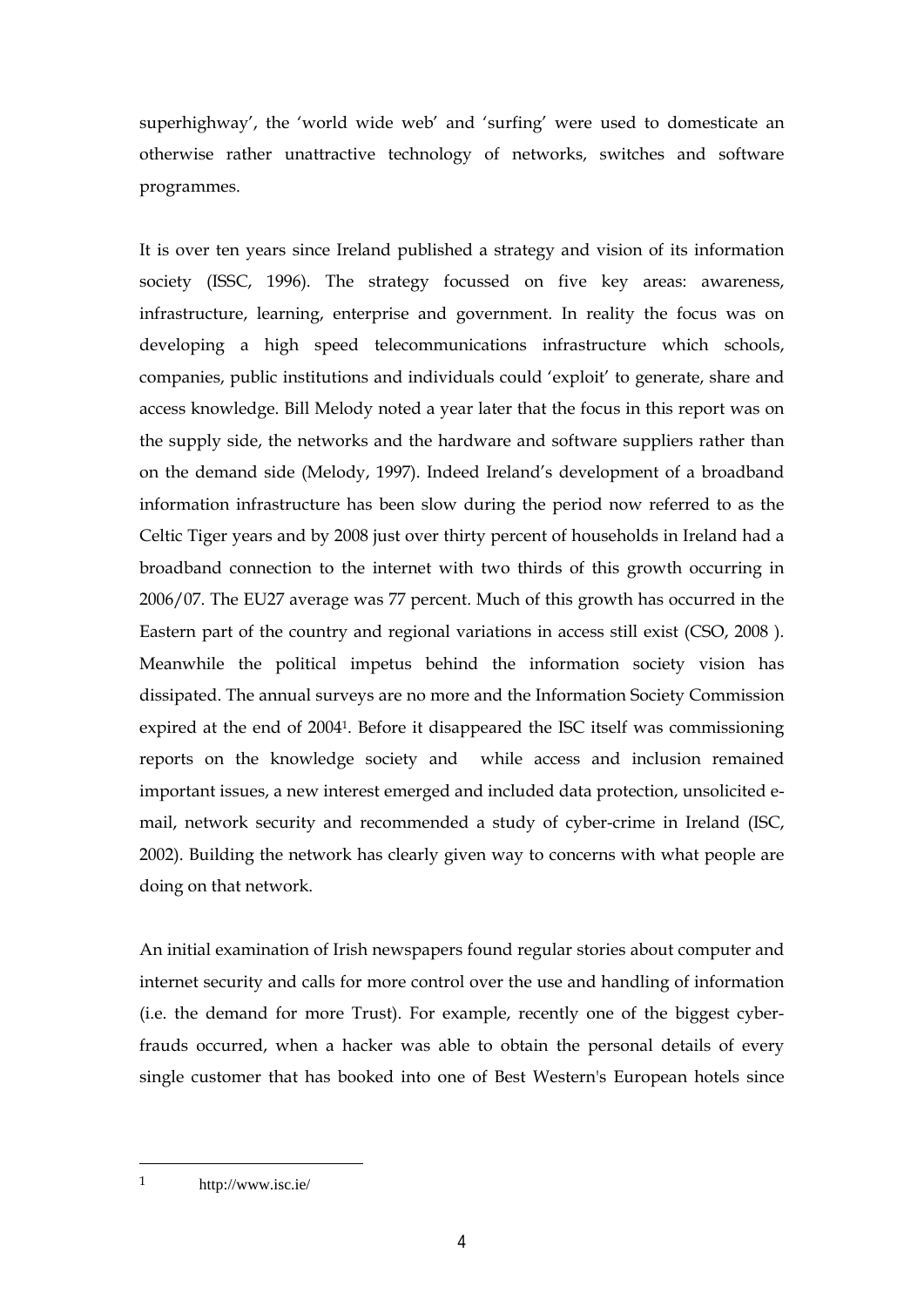20072. It is estimated that the identities (including financial details) of 8 millions people have been stolen. On a more local level, issues related to computer security have recently affected government and public bodies,. For example, the banking details and Personal Public Service numbers of at least 2,000 employees from seven different public bodies which were stored on laptop computers were stolen in recent years3. The Comptroller Auditor General's (CAG) office, responsible for the stolen laptop has, hence, announced its intention to start a process for improving data security procedures4. Similar cases, of stolen laptop from public and governmental bodies, urge the Government to beef up its computer security systems<sup>5</sup>. Another recent example is related to public website attacks. During May 2008 more than a hundred Irish websites fell victim to hacker attacks, including one for the Irish presidency of the EU<sup>6</sup>. Even if the Department of Foreign affairs confirmed that there was no loss of sensitive data from its website, it is clear that the delay in reporting such events to users and their frequency is likely to contribute to a demand for more computer security and reliable data protection solutions. Another consequence of this is that words like firewall, password, privacy, identity theft, malicious hackers, computer worms, cyber crime and so on, are widely becoming part of our common vocabulary. But it is not clear what these terms mean for citizens.

Not all of the issues related to cybersecurity are related to hackers and poor security procedures. The recent case at the European Court of Human Rights taken by the

http://www.sundayherald.com/news/heraldnews/display.var.2432225.0.0. php

<sup>3</sup> See

<sup>2</sup> See

http://www.irishtimes.com/newspaper/ireland/2008/0812/1218477342200. html

<sup>4</sup> See CAG Press Release http://audgen.gov.ie/viewdoc.asp?DocID=1106 and

http://www.irishtimes.com/newspaper/ireland/2008/0802/1217368897558. html

<sup>5</sup> See http://www.independent.ie/breaking-news/nationalnews/politics/govt-urged-to-beef-up-computer-security-systems-1285260.html <sup>6</sup> See

http://www.irishtimes.com/newspaper/finance/2008/0606/1212677071145. html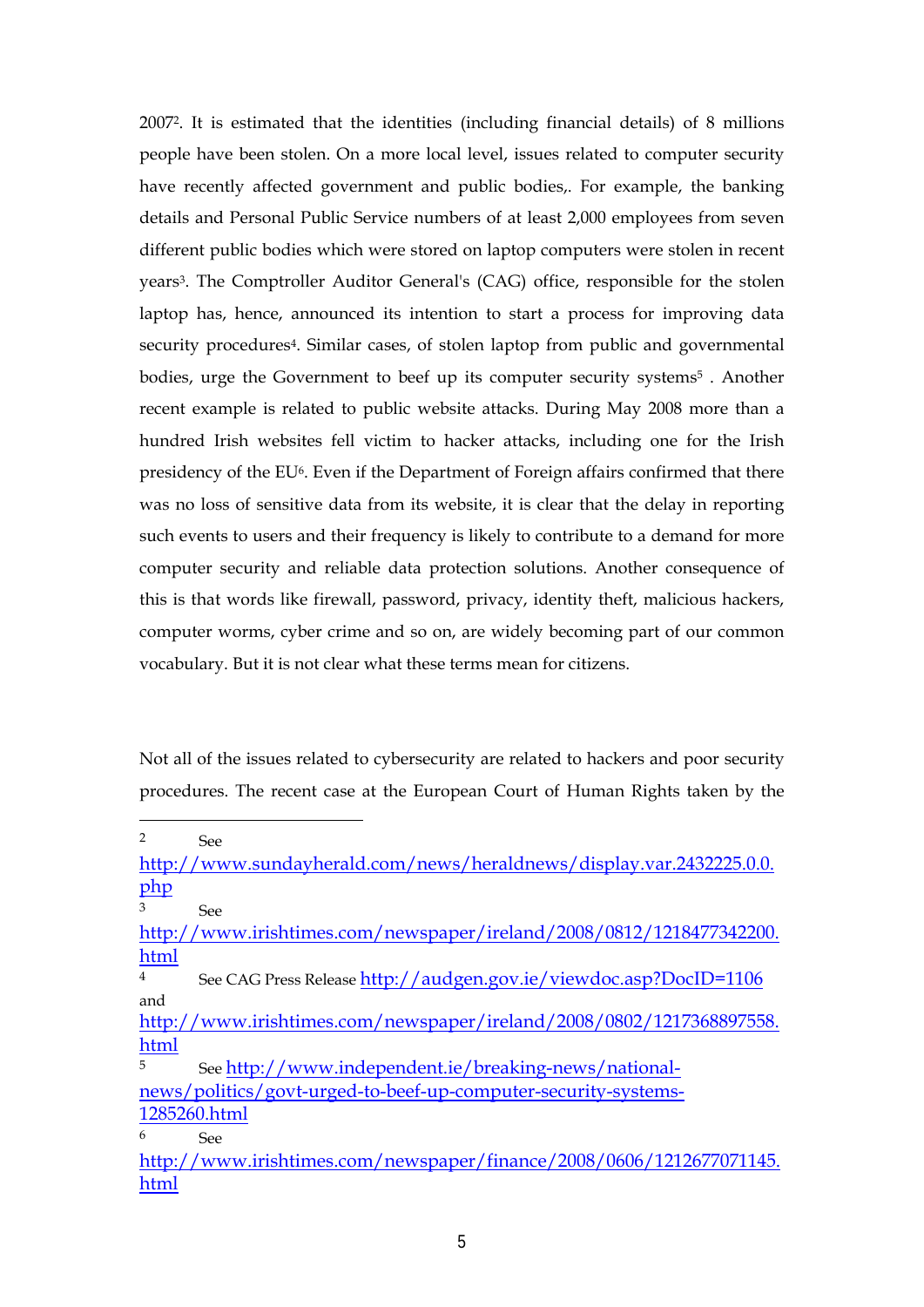Irish Council for Civil Liberties and Rights Watch in the UK highlighted just how extensive and covert the data surveillance and retention activities of governments can be. This case found that the British Ministry of Defence was storing all telephone, fax, e-mail and data communications between the UK and Ireland for the past seven years. The court found that this infringed on people's privacy under the European Convention of Human Rights7. Further, academic work points to the covert monitoring of user behaviour on commercial sites and dataveillance whereby personal profiles are matched to user behaviour online and used to target or personalize commercial services (Humphries, 2008, Jarrett, 1999, Jarrett, 2008). It is difficult at this stage to track how extensive such behaviour is but it is clear that internet based technologies and new applications like social networking sites are facilitating easy tracking, monitoring and targeting of users. Manuel Castells has argued that 'The transformation of liberty and privacy on the Internet is a direct result of its commercialisation. The need to secure and identify communication on the Internet to make money out of it, and the need to protect intellectual property rights' (Castells, 2001). This has lead to on the one hand, the increasing use of surveillance and monitoring technologies to track user behaviour and on the other to the development of a discourse of risk, security and threat. This trend has been compounded post 9/11 with the changing geo-political climate.

At present moves to improve security of data and use by institutions and individuals of private information are largely voluntary and focus on improving user practice and raising awareness. Thus recently the Irish Computer Society (ICS) – as an answer to the need for more security - has launched the first forum focusing on data protection and privacy. The forum will offer seminars, workshops and online resources, and encourage computer specialists to become certified on the ICS Data Protection Practitioner course8. This will – according to ICS - help Ireland in improving its – at the moment very low - performance in the field of computer

http://iccl.ie/DB\_Data/news/CallsforsurveillancelawreformafterStrasbourgcourtvictory\_80.htm <sup>8</sup> See

http://www.irishtimes.com/newspaper/finance/2008/0530/1212048843820. html and http://www.ics.ie/dp/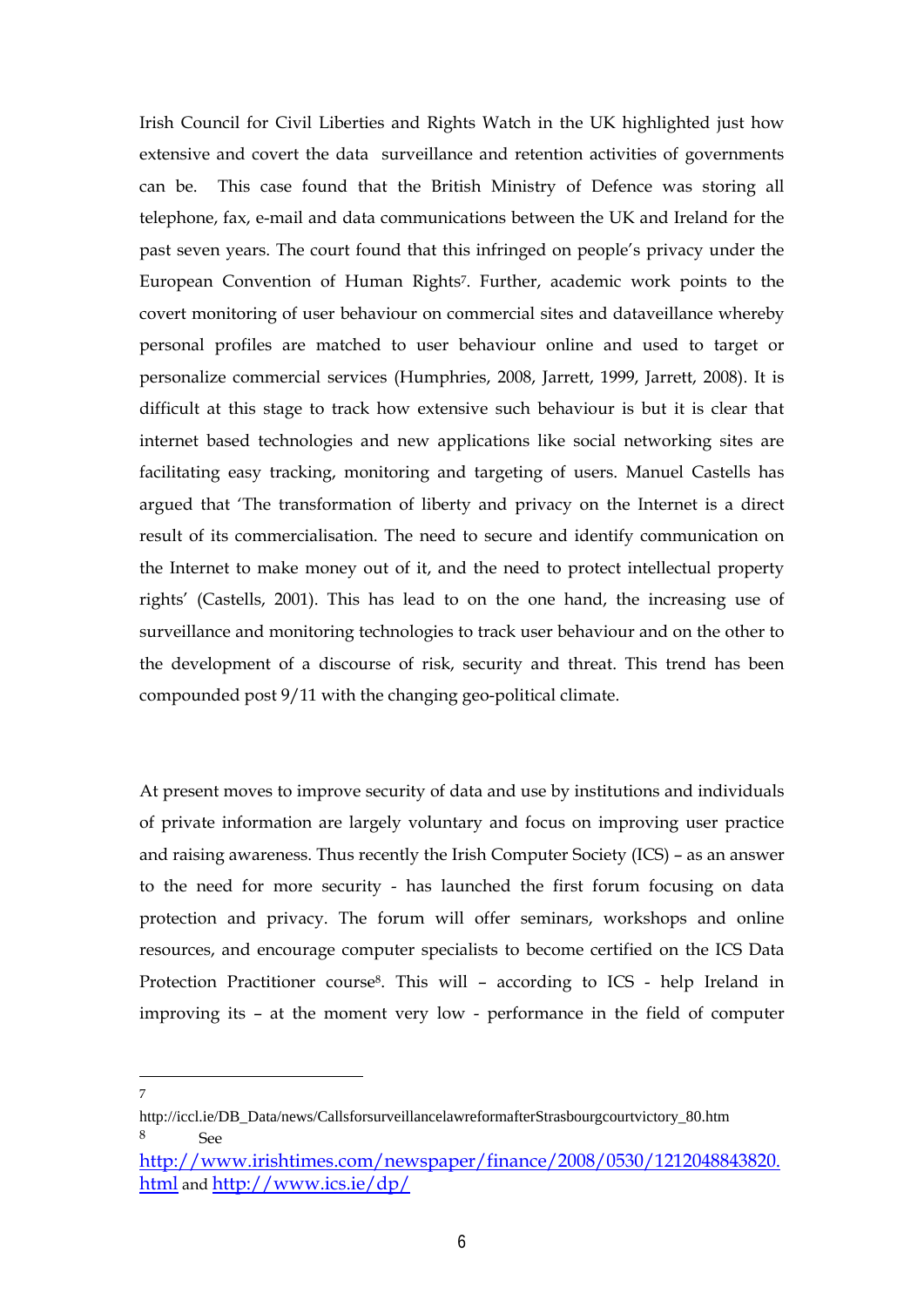security and privacy. In the same vein the Internet Advisory Board<sup>9</sup> was launched by the Irish Ministry for Justice Equality and Law Reform to promote Internet awareness including that of security and protection. The office of the Data Commissioner is another body which highlights abuses of data and in some cases pursues the perpetrators to court. Much of the current policy in this area places the burden of security on the end user while corporations, public sector bodies, internet service providers and other operators largely operate under voluntary codes of conduct.

The openness of the internet is increasingly seen as a weakness on the international stage. A consortium of regulatory, industrial and trade organisations are pushing for greater control and surveillance of users on the internet, perhaps even turning the internet into a black box, a locked down system to which only a few have the keys. The problem can be understood referring, to *The Future of the Interne*t by Zittrain (2008). In this book the author praises what he calls the "generativity" of the Internet + PC architecture (i.e. the openness of this infrastructure). According to Zittrain10, *Generativity* is "*a system's capacity to produce unanticipated change through unfiltered contributions from broad and varied audiences* ". However Zittrain notes that many of today's major "internet players<sup>11"</sup> advocate a more closed approach. This could lead to a situation in which an "*unthinkable level of enclosure is likely to be the rule from which we must negotiate and justify exceptions*" (pg. 5). In this light, that of trust seems to be one of the key concepts of this process of enclosure and 'Trusted Systems', as currently envisaged by technologists are "*systems that can be trusted as against the people who use them*" (pg. 43). Hence, Zittrain argues, Trusted Systems are one of the ways thorough which the generativity of the internet is threatened by more lockdown: the more of this type of trust we have, the less the Internet+PC users will be able to produce innovative things. A similar argument is maintained by Lawrence Lessig (1999) where he points out that Trusted Systems will enforce the Digital Rights Management at a level in which technology will grant the owner of copyright more control over content than the one prescribed by the law.

<sup>9</sup> See http://www.iab.ie

<sup>10</sup> **Jonathan Zittrain Interview** 

http://www.blauexchange.org/int\_jzittrain.html

<sup>11</sup> Among these players Zittrain (2005, pg. 41-42) quotes regulators, the technology industry and mainstream consumers/users.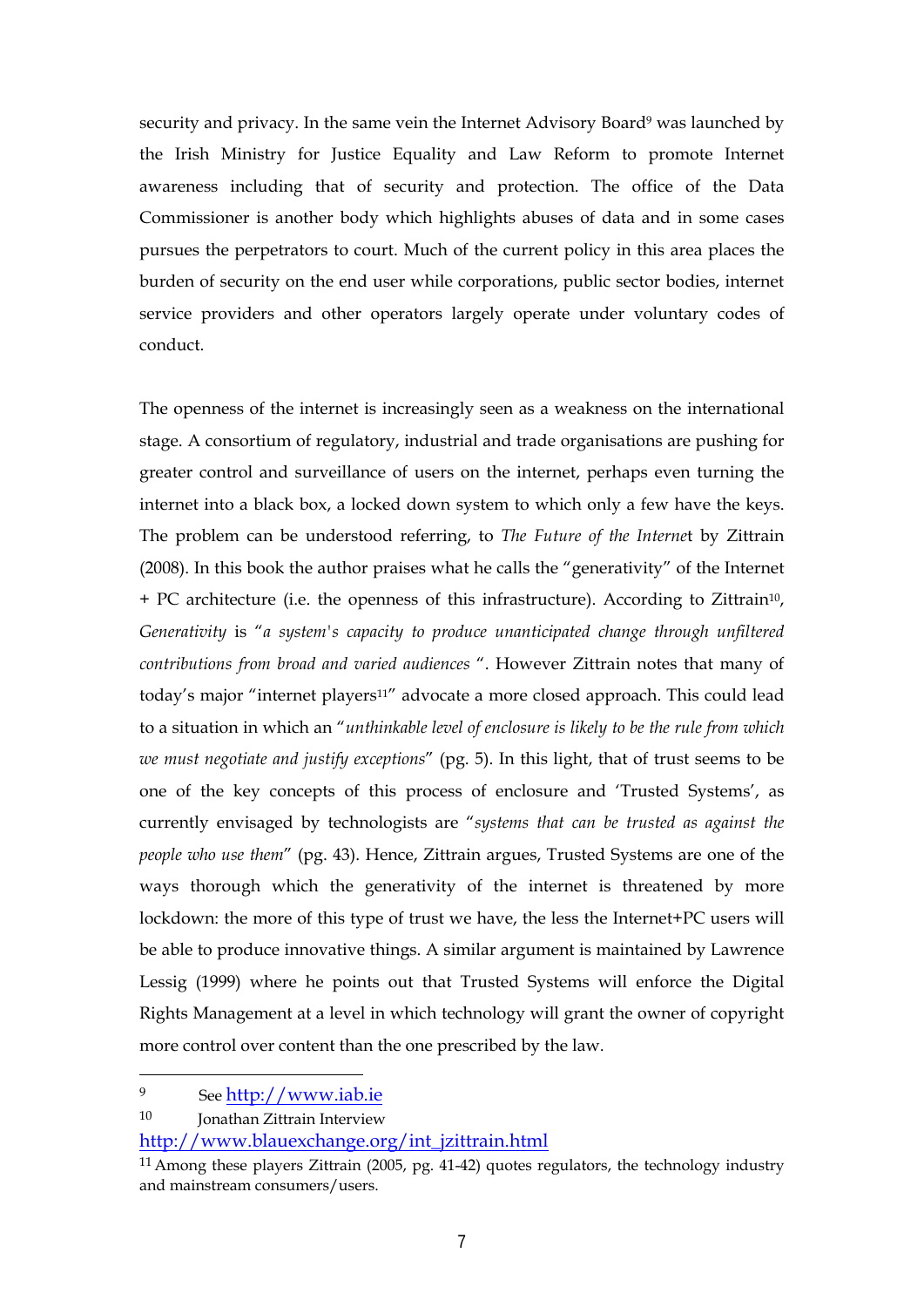Thus it is clear that there are a range of actors currently concerned with negotiating a range of approaches to developing, maintaining and increasing Trust and Trusted Systems on the internet. Understanding the problem of Trust and Trusted Systems seems to us an interesting and challenging sociological problem, especially from a Science and Technology Studies (STS) point of view. We argue that current conceptions of *trust* should include insights from sociology, and not be confined to the knowledge domain of computer security experts, lawyers or mastered exclusively by global IT corporations. We should instead make an attempt to understand this notion using sociological concepts. In fact, it is important that these issues are judged and studied not only from the technical point of view but also from the sociological one: assuming a techno-centric vision there is always the risk to miss crucial attributes and actors in the knowledge society (Akrich and Miller, 2006).

#### **3. A SOCIOLOGICAL APPROACH TO TRUST**

In order to understand the conceptualisation of trust in the computer science domain, we must first understand how sociologists approach the concept. This is because we aim to outline the existence of differences and similarities between the two "types" of trust. It must be stated, however, that we do not aim to provide a broad review of sociological trust literature, for which the reader is directed to work by McKnight and Chervany (1996). More modestly our intention is to sketch some interesting issues. For this reason we take into account a restricted but significant set of contributions.

Trust is usually seen by sociologists as a three part relationship: "*A trusts B to do, or with respect to X*" (Hardin, 2006, pg. 19). In this definition we have the **trustor** (A) – the actor who is willing to act, placing confidence, reliability or its own vulnerability, in the hands of others -, the **trustee** (B) – the actor in which trust is placed, who can fulfill his/her role as well as betray the trustor -, and the **object or result** toward which trust is directed (X). For example, "*I trust (trustor) the baby-sitter (trustee) to keep safe my child (the object of trust)*" or "*we (trustor) trust the government (trustee) to fulfill its electoral promises (the object of trust)*" or "*the mother (trustor) trust her daughter (trustee)*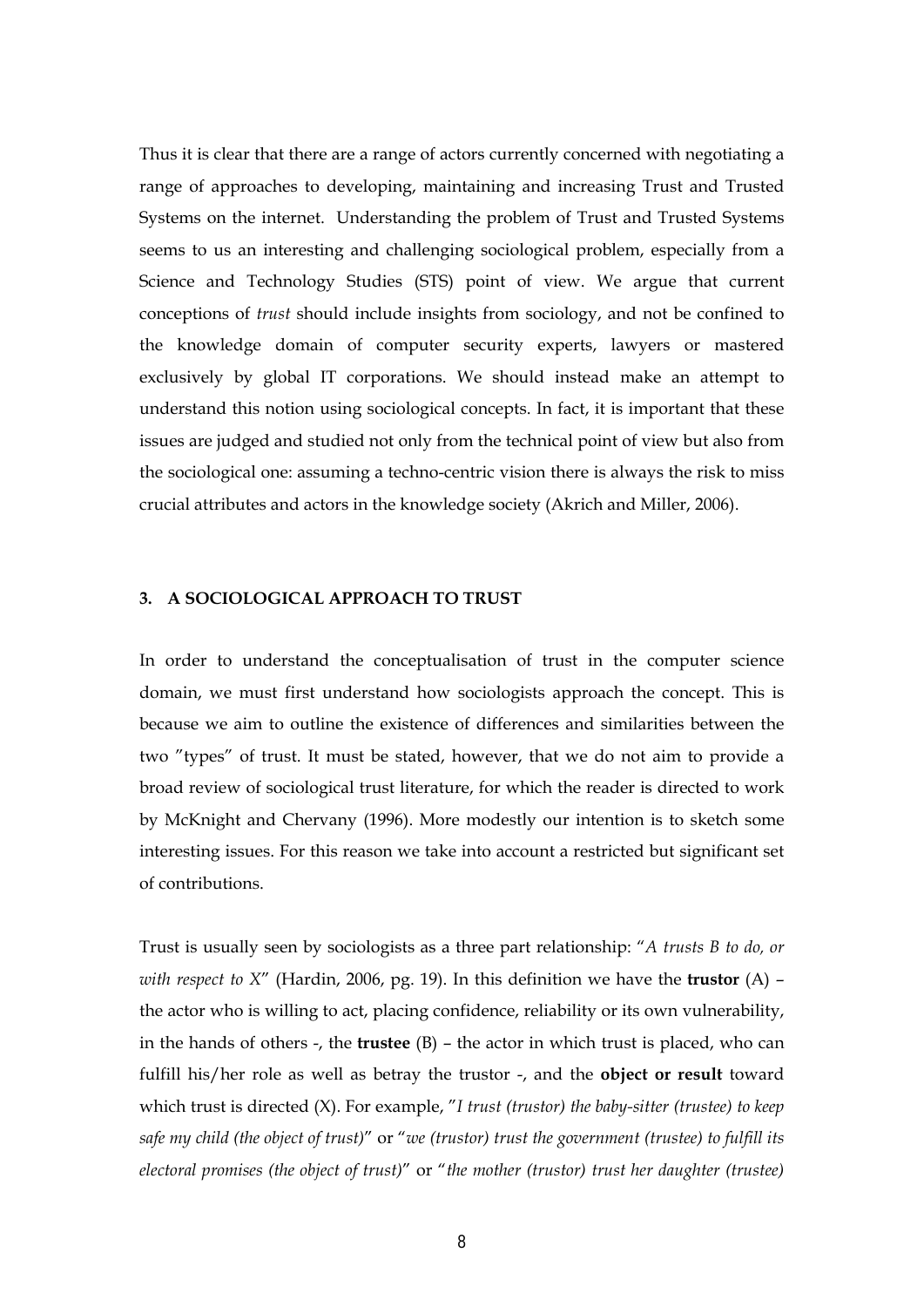*not to return late on night*". Of course not all trust relationships are considered equal. Referring to the three examples above Sztompka distinguishes between "responsive12", "anticipatory13" and "evocative14" trust. There is no need to enter in the problem of the various forms of trust, but for our goal it is important to keep in mind the three part relationship of trust, with particular emphasis on the relation between the trustor and the trustee. This tells us that a trust relation involves somehow a *mutual commitment* (Deutsch, 1958; Sztompka, 1999; Jalava, 2003) – a close inter-relation – between the trustor and the trustee.

It is worth noting that many major sociologists have addressed the issue of trust. Historically, Simmel was probably one of the first to take trust into account when, in *The Philosophy of Money* (1978), he saw trust as one of the basic element for economic/monetary transactions and ultimately for the integration of society. However, the main contributions to the problem are probably the works by Niklas Luhman *Trust and Power* (1979) and *Familiarity, Confidence, Trust* (1988), the latter a chapter contained in the often quoted book *Trust: Making and Breaking Cooperative Relations* by Gambetta (1988b).

Luhmann defined trust as "*an attitude which allows for risk-taking decisions*" (Luhmann, 1988, pg. 103) or "*as a gamble, a risky investment*" (Luhmann, 1980, pg. 24). Trust, then, has been directly linked by Luhmann in a circular relation with risk, considered as both external and internal to actions. Risk "*represents a re-entry of the difference between controllable and uncontrollable into the controllable*" (1988, pg. 100). Therefore, according to Luhmann, trust is directly related with the subjective ability to assume risk-taking decisions. As such trust helps also in the reduction of complexity in the presence of several alternatives of action. On this basis Luhmann distinguished between trust and confidence, the latter seen as a situation in which "*If you do not consider alternatives […] you are in a situation of confidence*" (pg. 97-98). Another major Luhmannian distinction is between trust and rational calculation, the former related

<sup>12</sup> Responsive trust "involve the act of entrusting some valuable object to somebody else, with his or her consent" (Sztompka, 1999, pg. 25)

<sup>13</sup> Anticipatory trust is when "I act toward others because I believe that the actions which they carry out anyway will be favorable to my interests, needs and expectations" (Sztompka, 1999, pg. 25)

<sup>14</sup> Evocative trust is when "we act on the belief that the other person will reciprocate with trust toward ourselves" (Sztompka, 1999, pg. 25)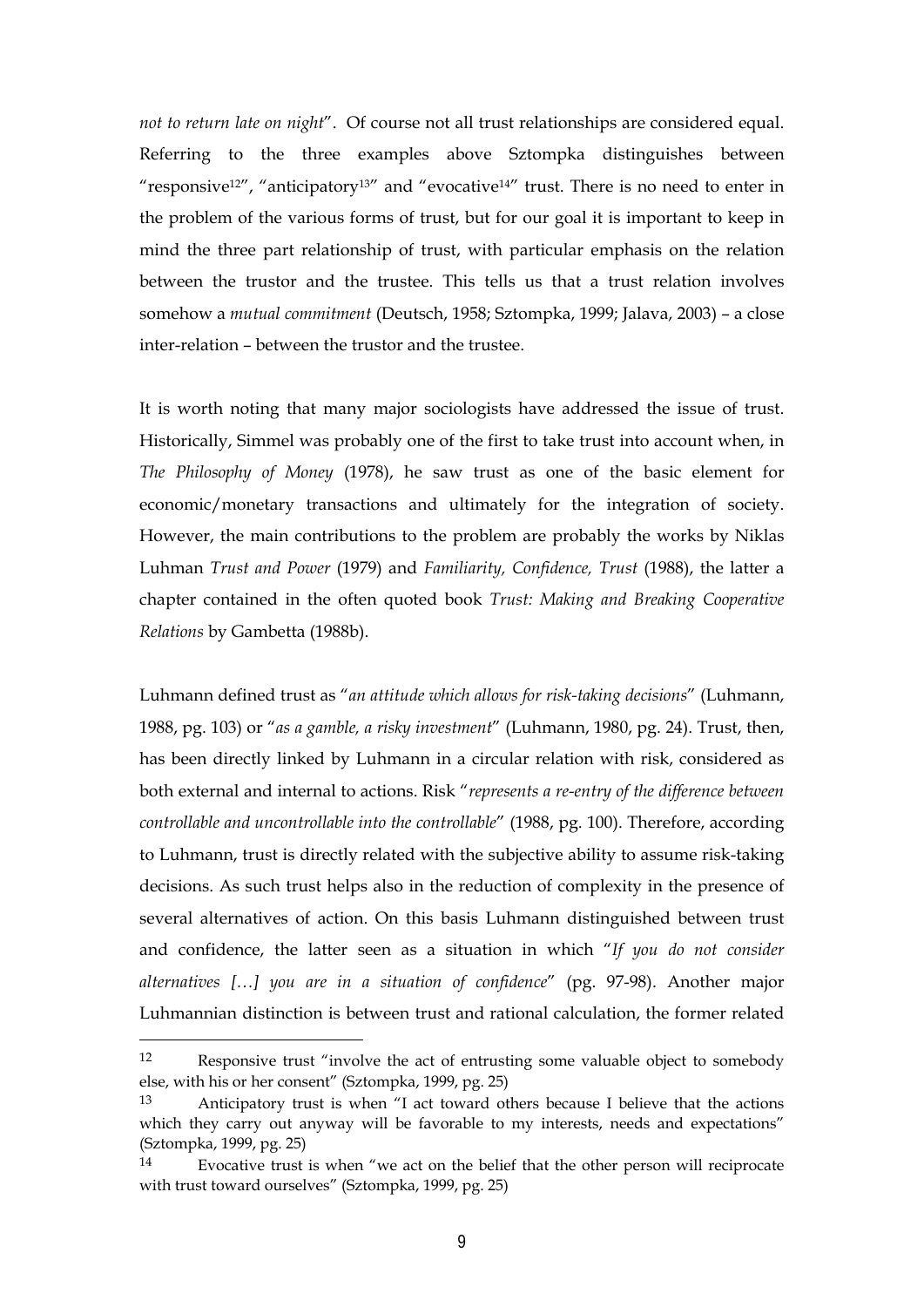to an action's result that could lead to a damage greater than the possible advantages (Deutsch, 1958), whereas instead in rational calculation the relations between advantage and damage are always in favour of the advantages.

For several reasons the work by Luhmann seems to be the basis for understanding the sociological notion of trust. Many other authors have adopted a perspective on trust very close to that of Luhmann or at least using the concepts, outlined by him, in a similar fashion. For example Lewis and Weigert (1985) and Moellering (2001) saw trust as a functional alternative to rational prediction for the reduction of complexity. Giddens (1990) too seemed to adopt a Luhmanian perspective, linking trust with risk. However, Giddens also partly criticized Luhmann in relation to the role of institutionalized risk as part of the *Risk Society15* notion (Beck, Giddens and Lash, 1994) and also in relation to a weaker separation between confidence and trust. McAllister (1995) in his inquiry on the interpersonal trust saw trust as enablers for people to take risks.

Trust has been related to the notion of social capital (Putnam, 2000; Fukuyama, 1995), whereas trust seems to have a functional<sup>16</sup> role in supporting cooperative relations in communities or among people (Gambetta, 1998b; Axelrod, 1981). Vulnerability has also often been portrayed as one of the main features of trust (Baier, 1986; Mayer et al, 1995), and considered as the situation where the trustor depends on the trustee good will, hence the trustor is vulnerable to the limits of that good will. Reduction of uncertainty for action has also been related to trust (Coleman, 1990; Gambetta, 1998a; Sztompka, 1999). Barber (1983) and Gambetta (1988) linked trust with expectations that people have of each other and to the possibility to a betrayal in such expectations. Another major issue is that of reputation (Dasgupta, 1988; Good, 1988), which emerged in particular in relation to risky economic transactions and described as a fundamental pre-condition for placing trust. Also weak knowledge or "quasifaith" has been related to trust (Simmel, 1978; Giddens, 1991; Moellering, 2001), meaning that we trust basing our judgment on unknowable situations or on "technical principles" we ignore.

<sup>15</sup> Society increasingly preoccupied with the future (and also with safety), which generates the notion of risk.

<sup>16</sup> According to Luhmann (1988, pg. 95) his main goal was to address the problem of the "function of trust" in the social system.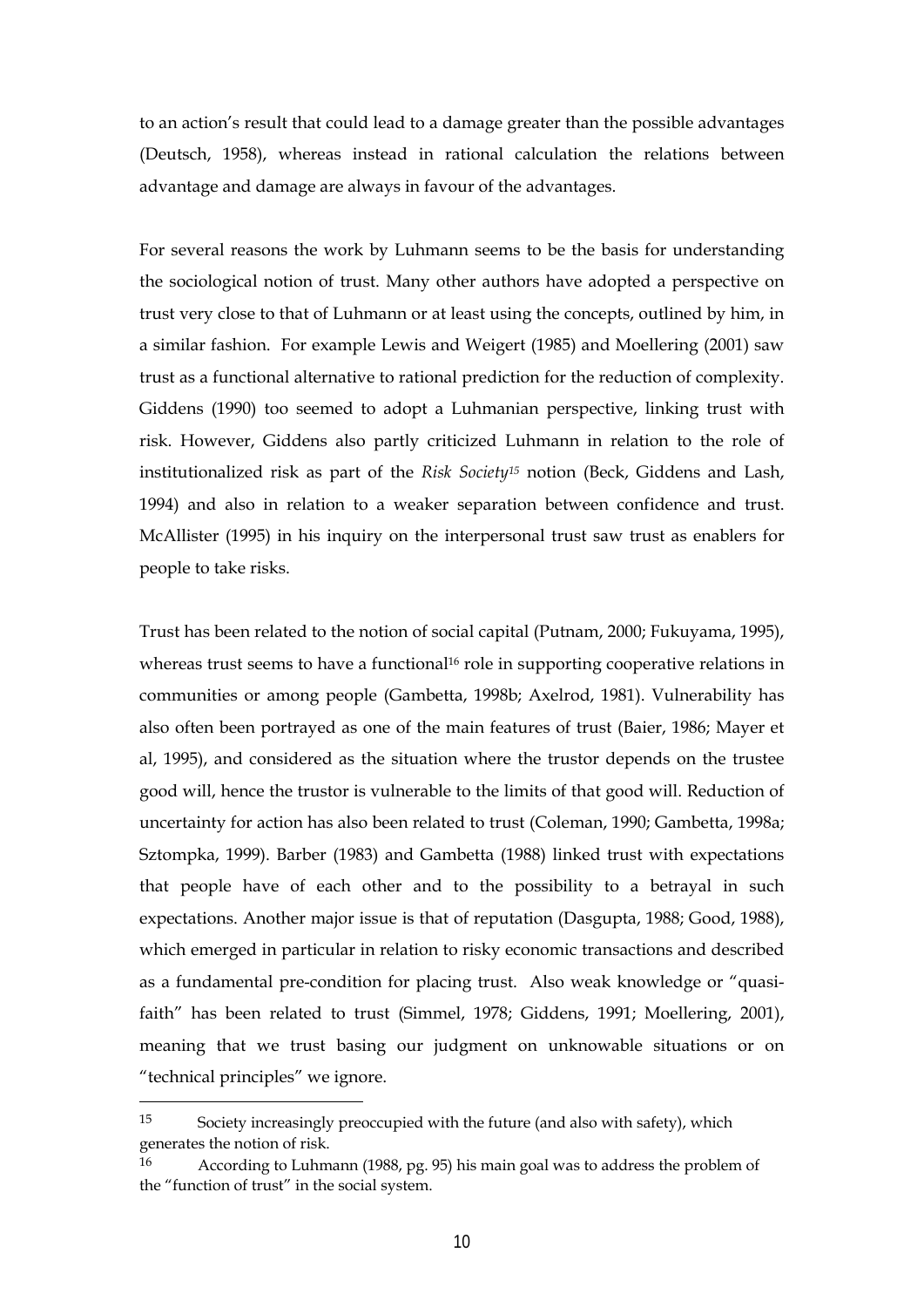#### **3.2 Humans don't trust machines**

Even if the concept of trust has, as we saw above, many "features", there is one which has attracted our attention: the trust relationships between human/social and natural/technological actors. This feature of trust is well described in the work by Sztompka (1999) :

"Intuitively we feel that trust must be vested in people, rather than natural objects or event. Even if we seemingly confer trust on objects, such as saying "I trust Japanese cars" or "I trust Swiss watches," or " I trust French Rapid trains", we in fact refer to humanly created systems and indirectly we trust the designers, producers, and operators whose ingenuity and labor are somehow encrypted in the objects." (pg. 19-20)

"Trust is not the orientation we would take toward the natural world. It does not sound proper to say "I trust the rain to fall," or "I trust these flowers to grow," but it is quite normal to say "I trust the meteorologists to predict the rain," or " I trust the gardener to tend for flowers well,". Trust belongs to human and not to natural discourse." (pg. 21)

Trust seems then, according to Sztompka, to be exclusively a human affair: it does not belong at all to natural discourse. Trust cannot be conferred at all to natural object such as the sun or the rain. Even when it seems to be quite acceptable to confer trust to things, like the car or the train, according to Sztompka we are conferring trust not to things themselves but to the designer, operators, producers and finally toward the institutionalized systems of knowledge encrypted into those things. We can't place trust in things or natural objects because – according to Sztompka - this doesn't help us in making the social world controllable or less uncertain.

It is interesting to note that the argument by Sztompka echoes the well known contribution by Giddens (1990). Giddens argues that lay people trust expert systems "*of technical accomplishment or professional expertise that organize large areas of the material and social environment in which we live today*" (pg. 27). According to Giddens it is a condition of what he called Reflexive Modernity for lay persons (trustor) to confer trust, based on "faith" and "weak knowledge", to expert systems (trustee). However the trust relation in this case is mediated by what Giddens call the access point "*Although everyone is aware that the real repository of trust is in the abstract system, rather than in the individuals who in specific contexts "represent" it, access points carry a reminder that it is flesh-and-blood people (who are potentially fallible) who are its operators.*".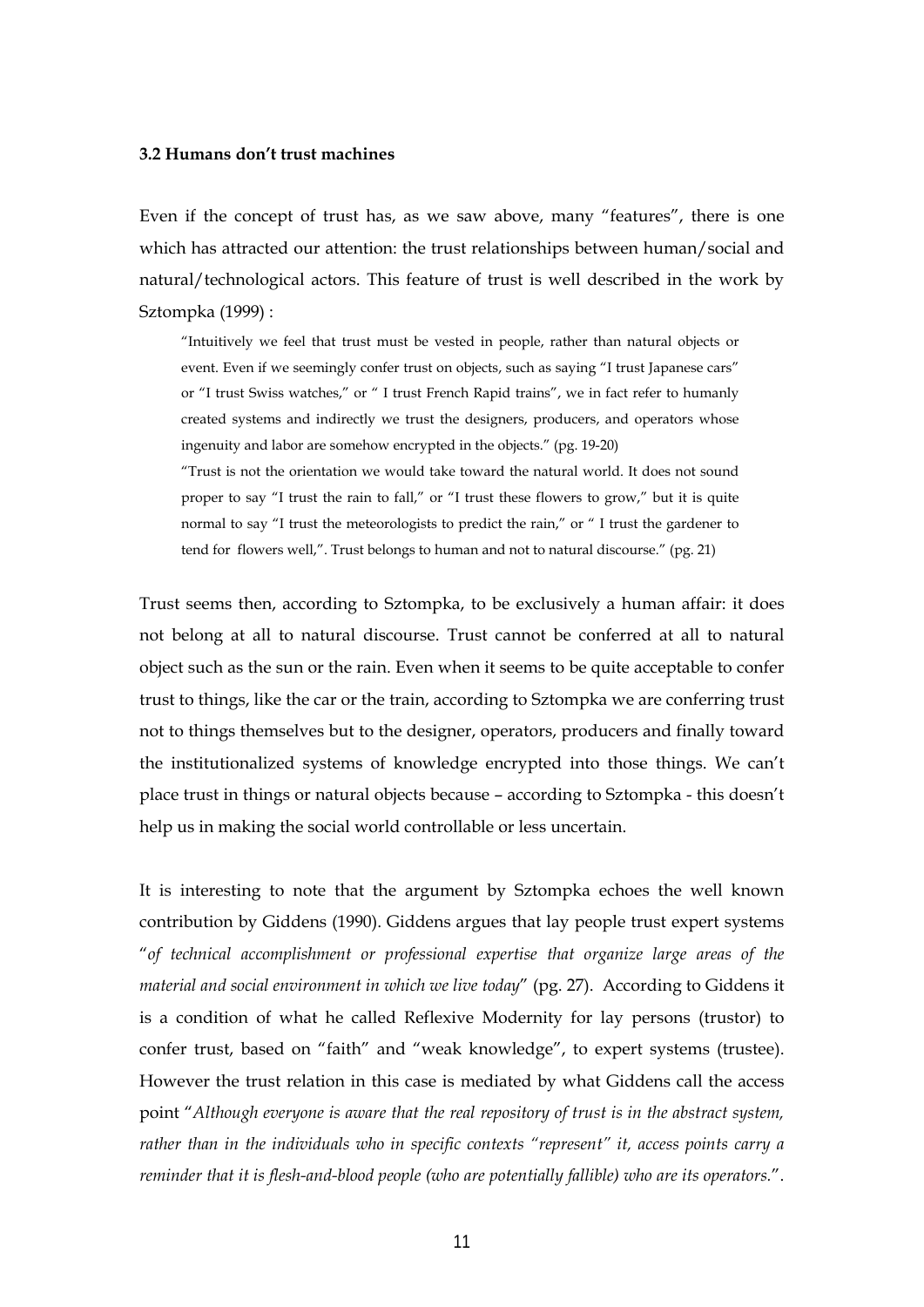This is clear for example in the case of air-travel, where lay people place their trust in the air crew personnel, more than on the air security statistics. Therefore we see that the access point<sup>17</sup>- interfaces between lay persons and systems of expert and expertise – remind us that technological systems, according to Giddens, are in fact human actions (even if actions are disembedded and distanciated in time and space). Even for Giddens then, who truly touches the point of lay persons' trust in technological systems, trust seems to be only a human affair.

Summarizing, we can conclude that one of the main features of trust, according to sociologists, is that this is a human property only. Both the trustor and the trustee of the three part relations of trust are in the end human<sup>18</sup> actors.



**Figure 1 – Trust relation according to sociologists** 

### **4. TRUST IN THE MACHINE**

 $\overline{a}$ 

Before entering into the CS domain we have to account for another way of conceiving trust: the trust relations between humans and machines in the field of automation19. It is interesting to note that the sociological relation between the trustor and the trustee is somehow radically modified if we look at this domain (e.g. Zuboff, 1988; Miur, 1994; Lee and Moray, 1991; Moray and Inagaki, 1999**;** Madsen and

<sup>17</sup> That are considered form of faceless commitment.

<sup>18</sup> Whether in the form of individual (e.g. McAllister, 1995; Sztompka, 1999), collective (e.g. Hagen and Cohe, 1998) or institutional (e.g. Shapiro, 1987; Farrel and Knight, 2003) actors.

<sup>19</sup> Automation: is the use of control systems such as computers to control industrial machinery and processes, reducing the need for human intervention. From Wikipedia, http://en.wikipedia.org/wiki/Automation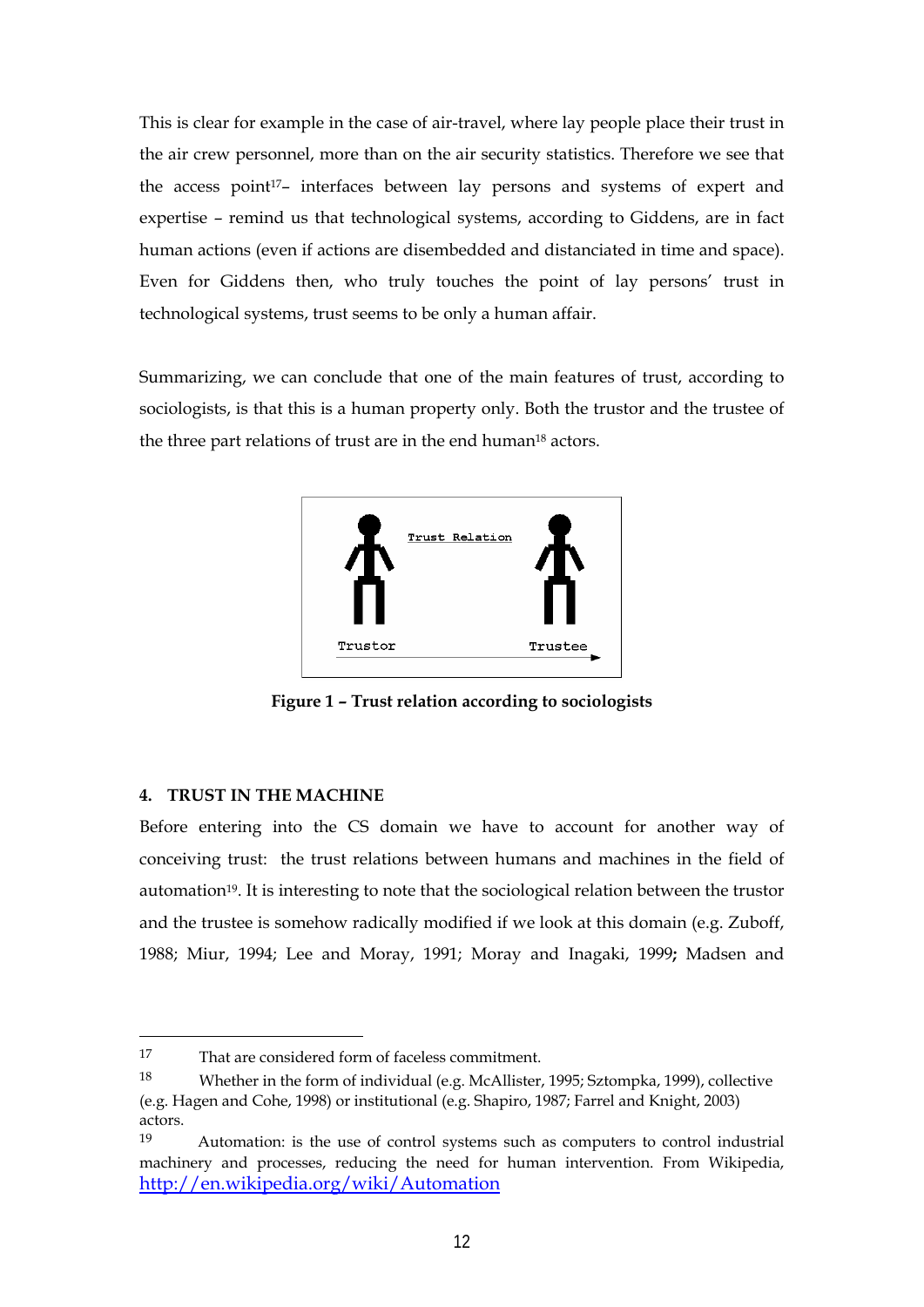Gregor, 2000; Lee and See, 2004). For example Moray and Inagaki (1999) defined trust as follows:

"We use the term to refer to an attitude of mind towards an agent with whom a human operator is collaborating. The agent may be another human or a machine (automated sensor, automated controller, computer hardware, software programs or software 'agents', etc.). " (pg. 204)

From the above definition we see that the relation expressed by Sztompka - where when we say that we "trust the car to run" we trust its designer and not the car in itself -, is somehow modified. The trustee, according to Moray and Inagaki, may be a human as well as a machine, in various shapes or form. The operators using automation machinery and decision aid systems, in fact, seem to confer their trust in the machines, trusting them to perform the production tasks properly. It is not surprising then that also computers have gained the trust of humans. In humancomputer interaction for example, the human-computer trust relation is defined by Madsen and Gregor (2000) as "*the extent to which a user is confident in, and willing to act on the basis of, the recommendations, actions, and decisions of an artificially intelligent decision aid.*". An example of the trust placed by humans in machines is: "*the pilot (trustor) trust the auto-pilot system (trustee) to drive the aircraft*".

The issue of trust in automation recall somehow the idea behind the book *The Media Equation* by Reeves and Naas (1996), in which the authors described how people treat various media (such as computers) exactly as they would real people. Lee and See (2004) however warn us that there are important differences between human-human and human-automation trust, such as the lack of intentionality of machines and also the existence of an asymmetry between the human operator (the one who has the ultimate responsibility for the task, especially in production processes) and the machine who performs the task.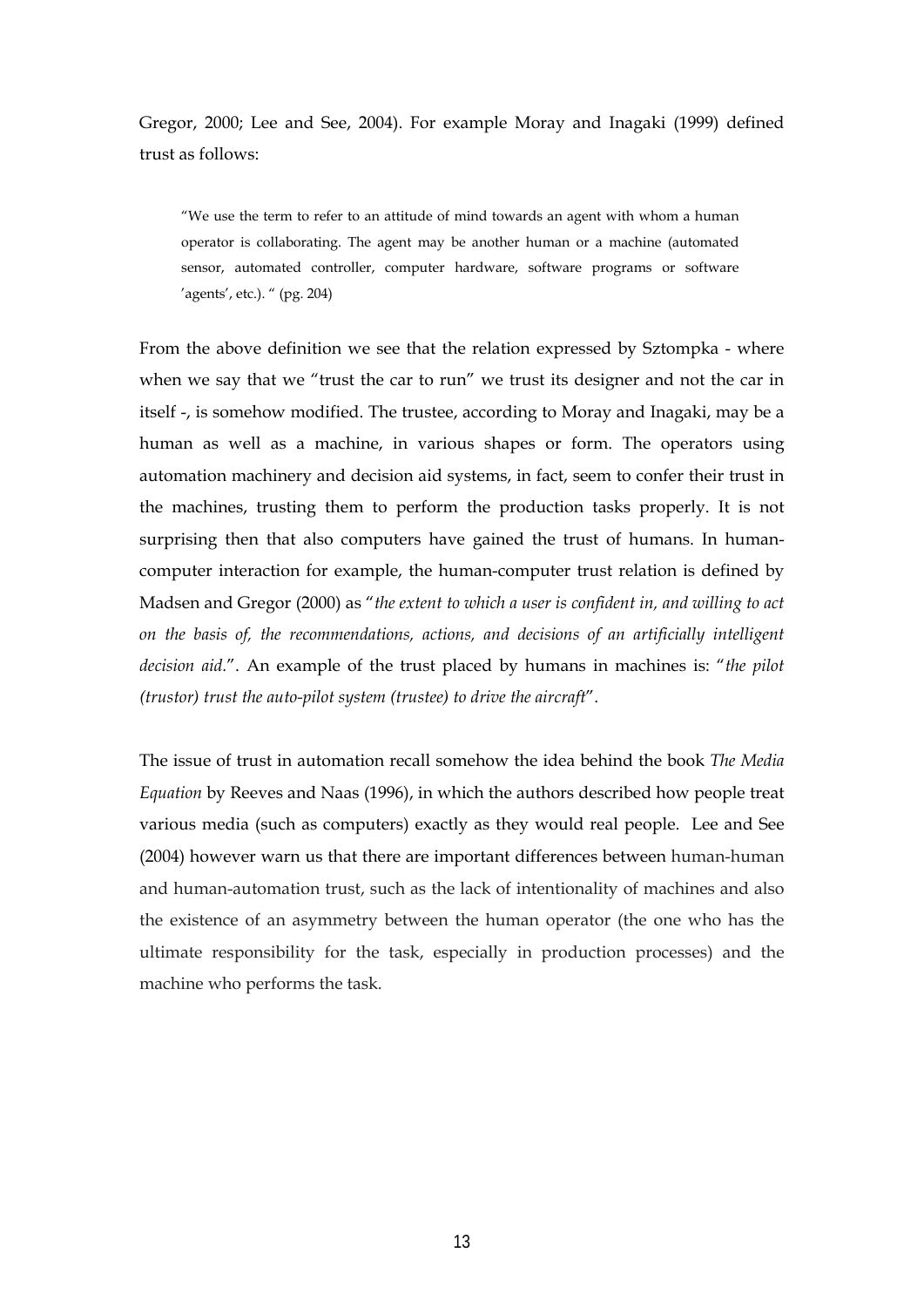

**Figure 2 – Trust relation in automation and HCI** 

What it is important for our discussion is, anyway, to consider the three part relationship of trust. The relationship described by Sztompka is clearly modified in automation (see Figure 1 Vs 2), because the trustee can clearly be a machine, while the trustor still remains a human actor: it is the operator or the user who place his/her trust in the machine and not vice versa. In conclusion while the actors in the sociological accounts don't trust the machines (but trust the designers of the machines), the human actors in automation accounts – operators, users - seem instead to establish a concrete trust (or distrust) relationships with machines. However trust still remain clearly a human affair.

#### **5. THE MACHINES WHO TRUST**

 $\overline{a}$ 

The scenario of trust changes radically if we look at the CS domain. It is rather difficult to trace the origin of the notion of trust in CS, however we do not fail in saying that this issue emerged during the '70s in an age where computer security started to become a fundamental issue (Myers, 1980), in particular inside the military environment of the USA. In this context computer security has been defined as "*The protection resulting from all measures to deny unauthorized access and exploitation of friendly computer systems*"20.

One of the first to use the term *Trusted Computer System* was probably Nibaldi (1979). For him "*Trusted computer systems are operating systems capable of preventing users from accessing more information than that to which they are authorized*" (pg. 1). This prevention of access was based on the access control and related security policies within an

<sup>20</sup> US Department of Defense Dictionary of Military and Associated Words http://www.answers.com/library/Military%20Dictionary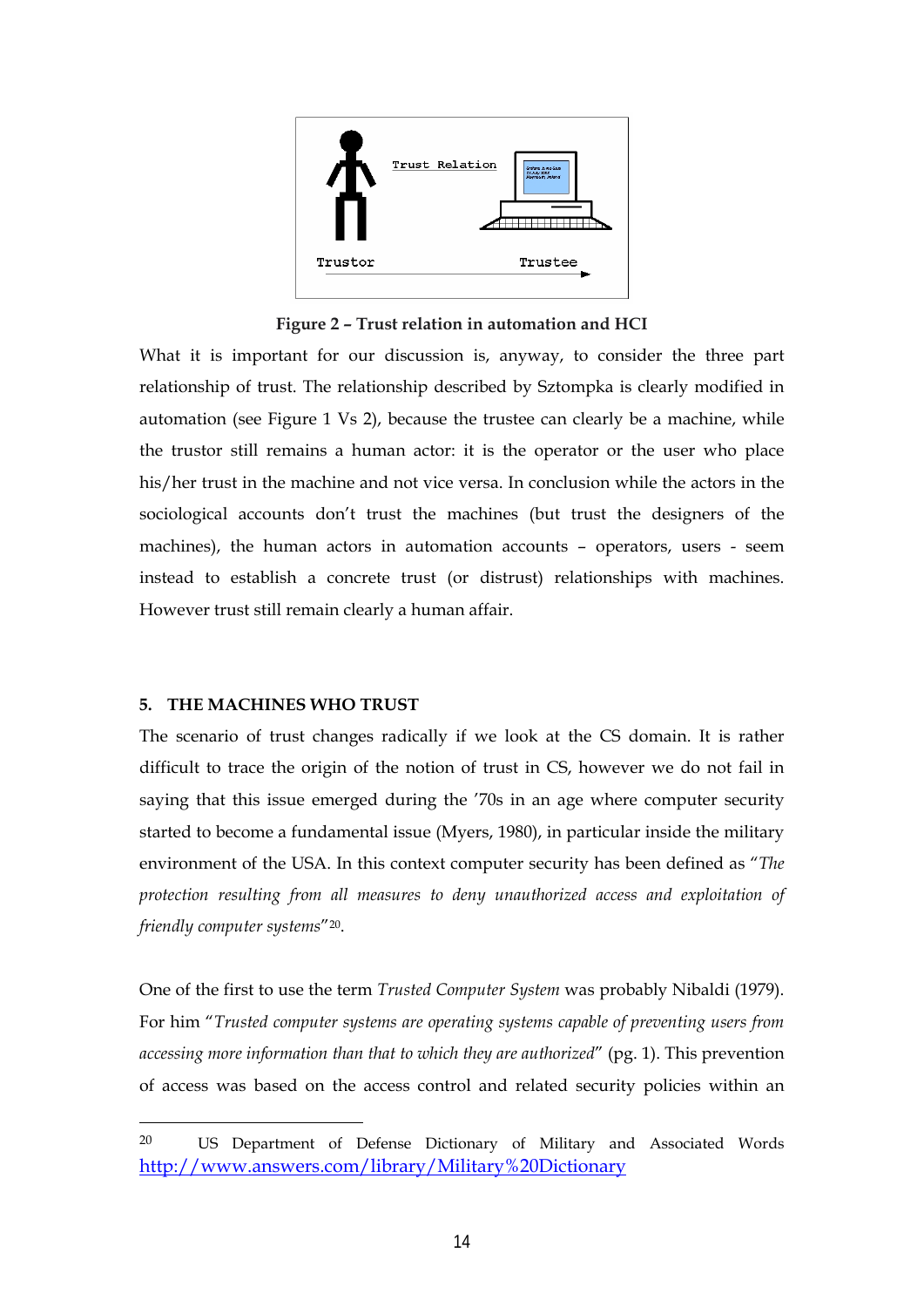Operating System. The most important contribution to the problem however was probably the so-called DoD Orange Book (NCSC, 1987) which provided a series of criteria as standards and metrics to evaluate "*the degree of trust that can be placed in computer systems*". The Orange Book coupled the definition of a Trusted System with that of Trusted Computing Base considered as "*The totality of protection mechanisms within a computer system -- including hardware, firmware, and software -- the combination of which is responsible for enforcing a security policy*". Some of the concepts of this definition will become clear later on, for the moment we would like to focus on the "origin" of the idea of trusted systems and describe some key concepts.

The first, often quoted, seminal work in this domain is the Anderson Report (1972) which formalized computer security as related to control: *"Explicit control must be established over each user's (programs) access to any system resource which is shared with any other user or (system) program*". The Anderson Report introduced the notion of Reference Monitor – a software module of Operating Systems which has the role of controlling the access to data and devices – and the notions of mandatory and discretionary security policy. Before we define what is a security policy we have to refer to another major contribution in the domain of Computer Security that of Bell and Lapadula (1976) which defined the major goal and main actors of Trusted Computer Systems: "*The essential problem is to control access of active entities to a set of passive (that is, protected) entities, based on some security policy. Active entities are called subjects […]; passive entities are called objects.*" (pg. 9). In the computer security language a subject, within an Operating System, is considered as "*An active entity, generally in the form of a person, process21, or device that causes information to flow among objects or changes the system state*." (NCSC, Aqua Book, 1988). Whereas an object is "*A passive entity that contains or receives information*" (Aqua Book, 1988) such as certain I/O devices, data files, directories, memory segments and so on.

Basically the problem of a Trusted Computer Systems is that to control how a subject access an object. According to Lee (1999, pg. 2) "*The purpose of access controls is to authorise legitimate access by subjects to objects, and to prohibit illegitimate accesses. The essential notion is that without a legitimate access to an object, the system prohibits anything from happening with or to it. It can not be owned, created, destroyed, observed, altered,* 

<sup>21</sup> A Process is the execution of a computer program by a system.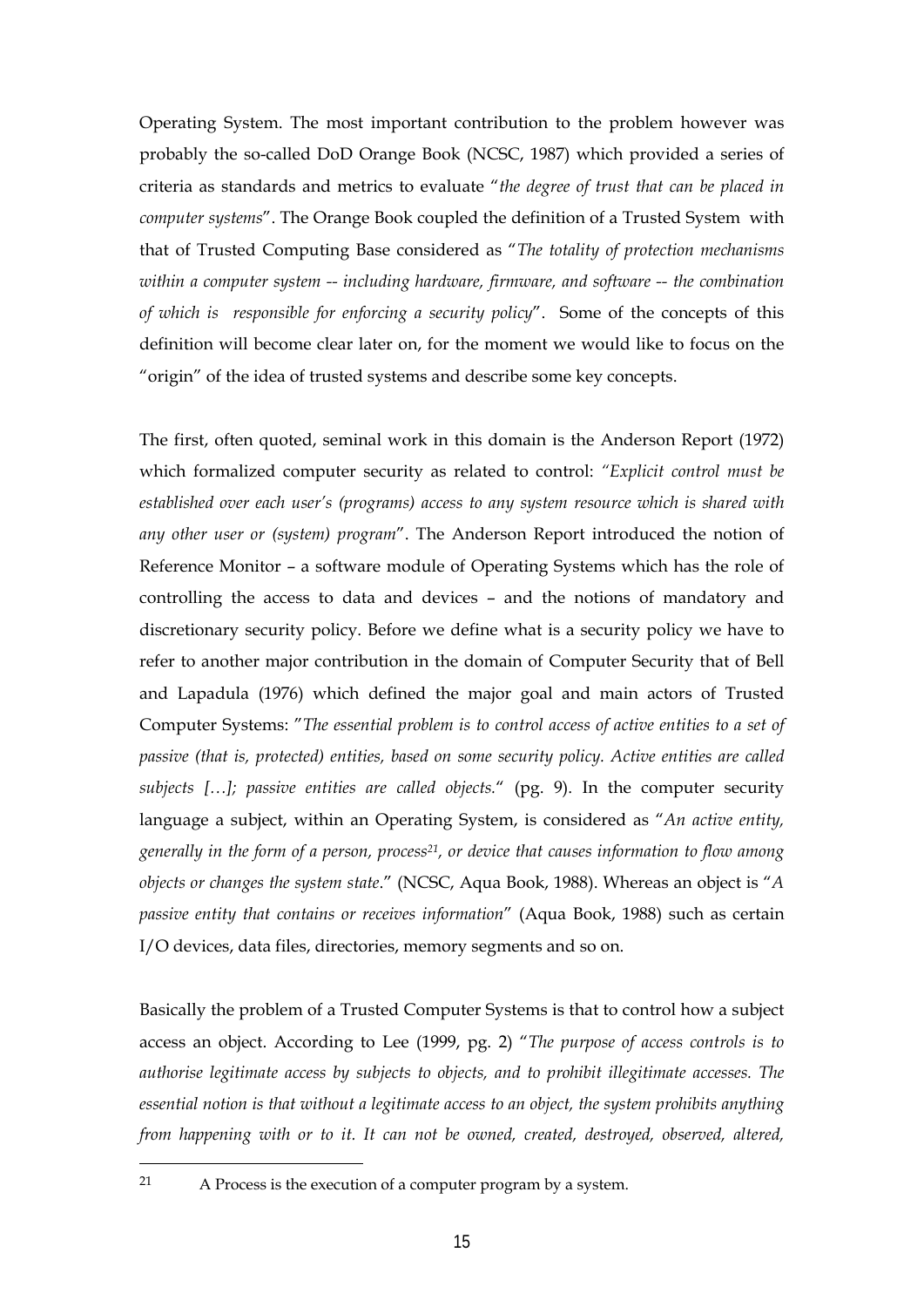*appended to, distributed, executed, or searched*. ". What distinguishes whether or not a subject may access the object are the security policies. That of security policy is a key concept of trusted system and it is defined as "*a statement of intent with regard to control over access to, dissemination of, and modification of information* " (From NCSC, Neon Orange Book<sup>22</sup>, Glossary, 1987). Basically a security policy is a statement (properly implemented within the computer system) which says how subjects (in which context, at what time, for what purpose, and according to what laws, standards, organizational rules and so on) can access a certain piece of information. The access is referred to a set of actions that can be performed, such as for example read, write or delete a piece of information. Certain policies are then considered related to a mandatory access control: *"A means of restricting access to objects based on the sensitivity (as represented by a label) of the information contained in the objects and the formal authorization (i.e., clearance) of subjects to access information of such sensitivity."*  (from NCSC Aqua Book, 1988). Translated in a more accessible language this type of access control is often related to sensitive data (e.g., government classified information or sensitive corporate data). Systems providing mandatory access controls must assign sensitivity labels to subjects and objects in the system. The labels represent the level of trust: the trust that the systems place to a subject and the level of trust that a subject must have to be able to access the object. In summary, mandatory access controls use sensitivity labels ranging from the most to the least sensitive (in the case of object for example from "Top Secret", down to "Unclassified") to determine who can access what information in the system (Russell and Gangemi, 1991).

Access control can also be discretionary: "*A means of restricting access to objects based on the identity and need-to-know of the user, process and/or groups to which they belong. The controls are discretionary in the sense that a subject with a certain access permission is capable of passing that permission (perhaps indirectly) on to any other subject*. "(from Aqua Book, 1988). Let's imagine that a subject A belongs to the research group X, then we can imagine that A is entitled to access all the information related to the research projects (the object) of the group X. In other words discretionary access control is

<sup>22</sup> See this link where all the DoD books (so called Rainbow Series) are quoted http://en.wikipedia.org/wiki/Rainbow\_Series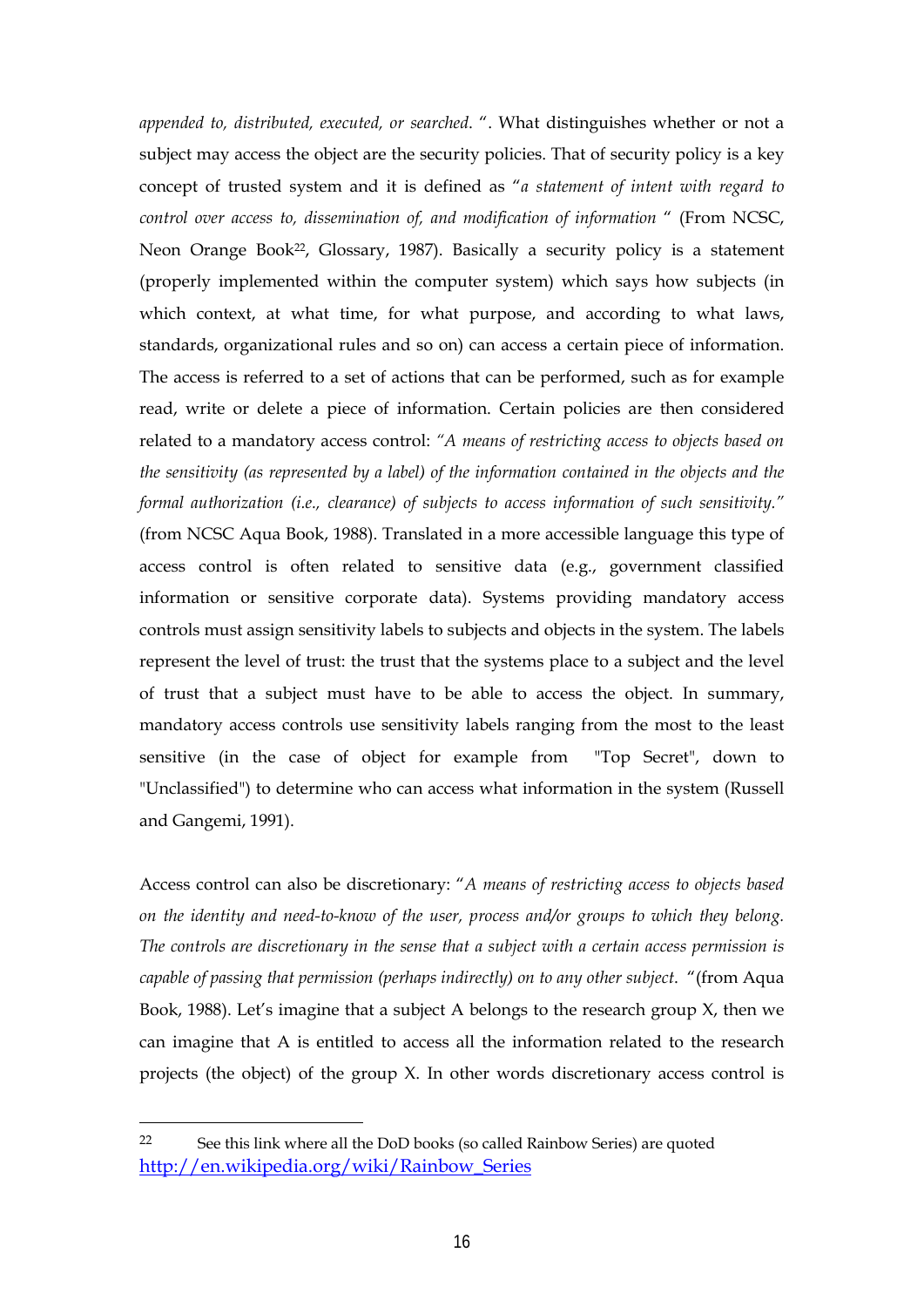based on access policies that restrict access to objects based on the identity of subjects and/or the groups to which they belong (Russell and Gangemi, 1991).

One further point that we need to outline are the threats against which the security Trusted Systems here were built. In the Aqua Book (NCSC, 1988)- a DoD Glossary of Trusted Systems terms – there are several entries that describe different kinds of threats and the action these threats may conduct against the system. Of course given that the Trusted System developed within a military context the protection of the system from attacks (think for example about foreign countries attacks) as well as the protection of sensitive information were considered fundamental. According to the glossary a threat may be defined as "*Any circumstance or event with the potential to cause harm to a system in the form of destruction, disclosure, modification of data, and/or denial of service.*". It is interesting to note that in this domain the concept of risk is taken into account in relation to threats. Risk is defined as "*The probability that a particular threat will exploit a particular vulnerability of the system*.". These threats could have been related for example to the existence of back doors, logic bombs or Trojan horses in the code of the system as well as the inclusion of malicious hardware and firmware. All these threats were defined as "malicious logic". Among the possible dangerous actions that could be perpetrated against the system the Aqua Book defined the penetration, the compromise, the tampering and the spoofing. Finally it is interesting to observe that the system security could have been circumvented also by the mean of exploiting design "errors" such as a security flaw "*An error of commission or omission in a system that may allow protection mechanisms to be bypassed*. ".

#### **6. DISCUSSION**

Entering the technical domain of trust we encounter several issues that the humancentred approaches to trust, both in sociology and automation, are not able to address. It is clear that in a situation described above it is the Trusted System that places its trust (and so it is the trustor) toward the subject (the trustee – which may be a human user as well as a process or a device) in relation to the access of information (the object of trust). The role of a Trusted System is indeed that of conferring trust to subjects, meanwhile "keeping an eye" on what they do, hence preventing unauthorized accesses to information. Early work in CS clearly outlines a very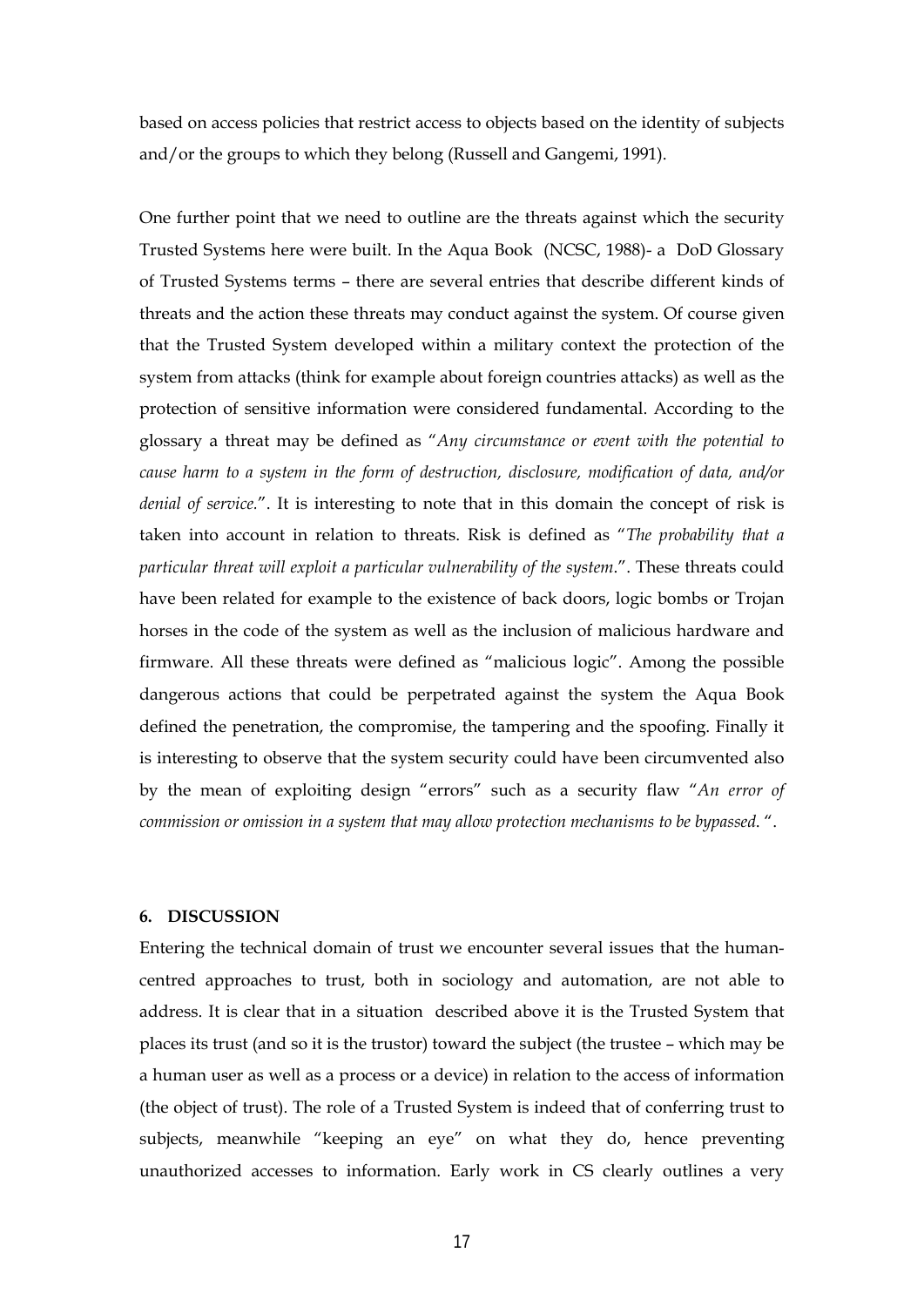different approach to trust, if compared with the sociological (as well as the automation) view of trust. A Trusted Computer Systems is a machine (trustor) who is entitled to trust several other entities (so called subject – the trustee) which are both human and non-human. If the trustor is a machine and the trustee might be in turn a human and a non-human, aren't we radically approaching a different domain of trust?



**Figure 3 – Trusted Systems: machines who trust** 

In further developing this literature review we will review contemporary concepts of trust in computer science . In our opinion what we will need – for sociologically approaching it - are concepts that will allow us to break the common assumed division between the social and the technical worlds.

At first, it is worth noticing that, many useful concepts have already been developed and used to understand the work of engineers and scientists (for example Bloor, 1976; Bijker, 1995; Latour, 1987). In our opinion two concepts, drawn from the approach known as Actor-Network Theory (Callon, 1986; Latour, 1987), seem to be useful for dealing with the CS trust notion: *free association* (Callon, 1986) and *delegation* to non-humans (Latour, 1992).

According to Callon (1986) one of the concepts which helps in the study of the role played by science and technology in structuring power relationships, is that of *free associations*. The basic idea behind this concept is that: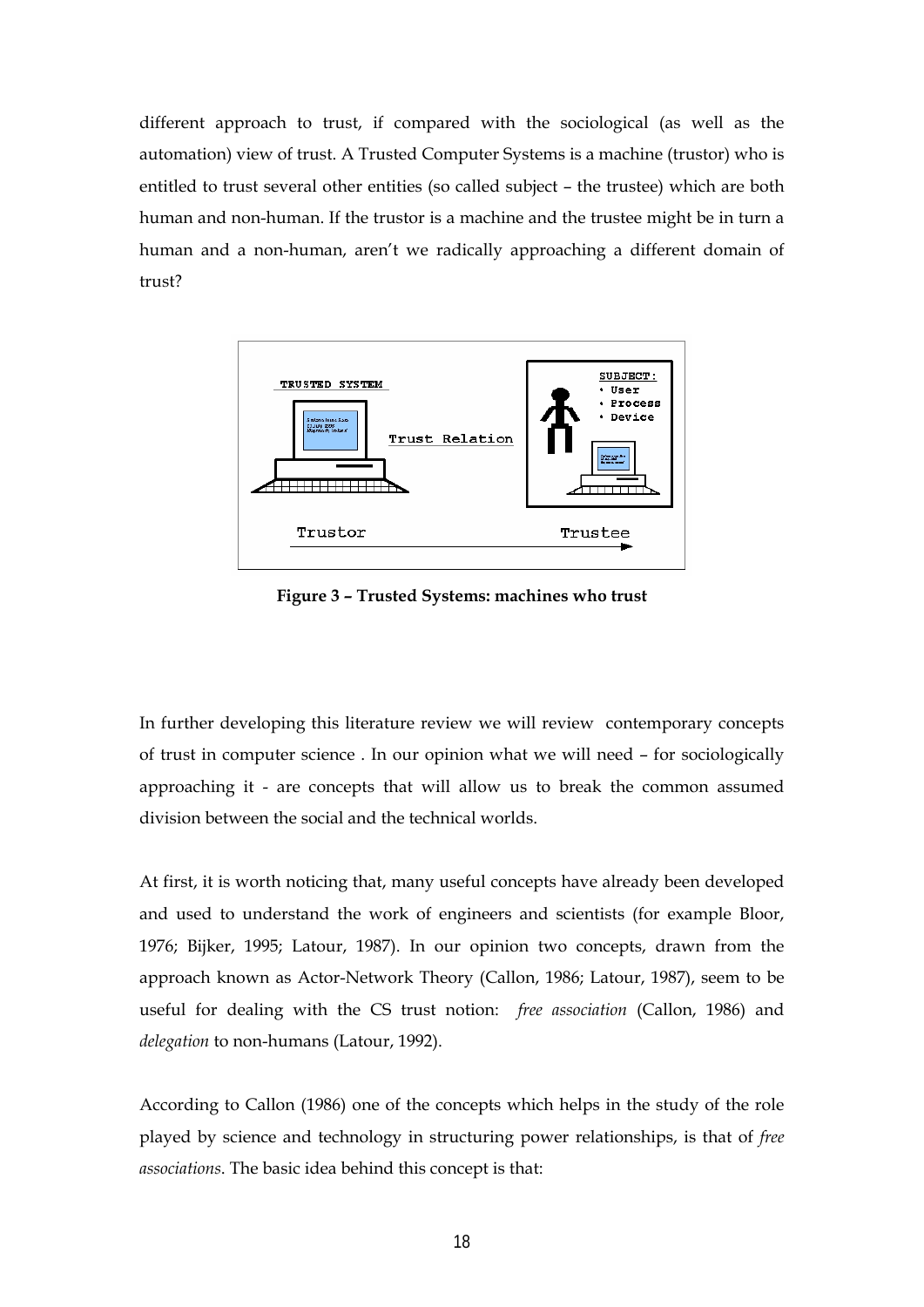"The observer must abandon all a priori distinctions between natural and social events. [...]. Instead of imposing a pre-established grid of analysis upon these, the observer follows the actors in order to identify the manner in which these define and associate the different elements by which they build and explain their world, whether it be social or natural" (pg. 200-201)

The concept of free association captures how computer scientists use the word trust, in its various facets, to refer to both human and non-human actors**.** According to Latour (2005) the basic idea behind the free association concept is that it is not the duty of the sociologists to decide in advance what the social world is made of, because people as well as machines (human and non-human actors) may be part of this world (Latour, 1993).

A second concept we found useful for our purposes is that of *delegation* to nonhumans. Latour (1992) described this concept in a didactic example of how to convince people to close the door behind them. The argument by Latour is that artefacts are at once *strongly social and highly moral*. In order to convince people to close the door there are two solutions:

"either to discipline the people or to substitute for the unreliable people another delegated human character whose only function is to open and close the door. ".

However paying a human porter for his/her unskilled work is quite an expensive solution and here is where engineers came into play with their arte-fact moral and political solution:

"It is at this point that you have a relatively new choice: either to discipline the people or to substitute for the unreliable humans a delegated non-human character whose only function is to open and close the door. This is called a door-closer or a groom ('Groom' is a French trademark which is now part of the language).".

According to Latour, the ability to perform the task of closing the door has been delegated by engineers to a non-human character, which is able to perform the job of closing the door: the door-closer. This non-human character is very social and moral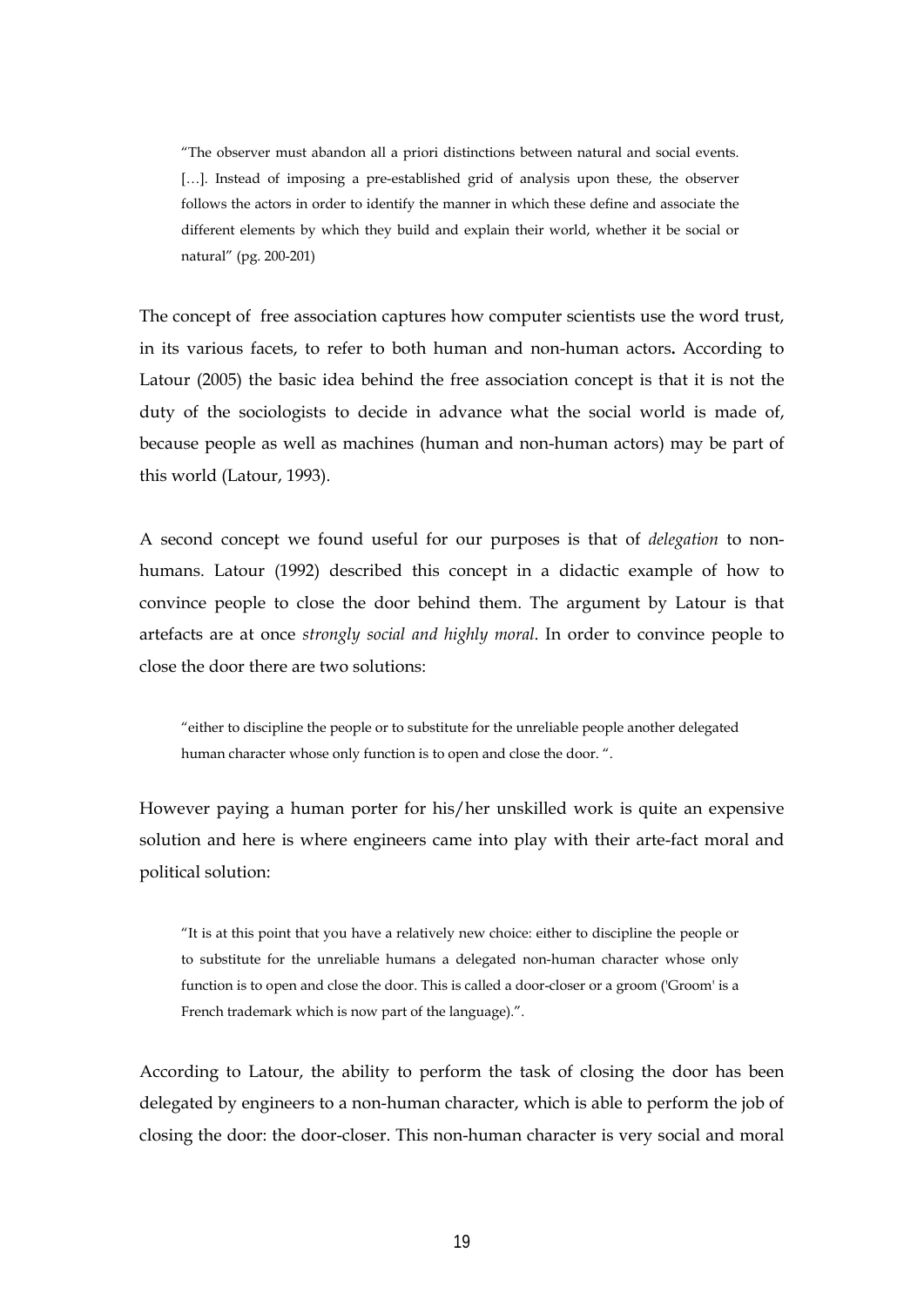because according to Latour "*We have been able to delegate to non-humans not only force but also values, duties and ethics..*".

What it is interesting in the concept of delegation – or moral prescription<sup>23</sup> - to nonhuman as related to trust in CS is that the act of deciding who is to be trusted or not, is no longer in the hand of the "human character". Computer scientists have, since the early '70s, delegated to Trusted Systems the moral ability to decide who has to be trusted and who has not, and for what reasons (the moral prescription) (see for example NCSC, 1983). But the interest in the concept of delegation goes on as long as Latour noticed that "*How can these prescriptions be brought out? By replacing them by strings of sentences (usually in the imperative) that are uttered (silently and continuously) by the mechanisms for the benefit of those who are mechanized: do this, do that, behave this way, don't go that way. Such sentences look very much like a programming language.*". The image portrayed here by Latour is that mechanisms and in general technological artifacts impose their moral prescription in a disciplined way: they never fail to tell people to behave in certain ways. It is easier to discipline a non-human which silently will pursue the task delegated to it by its designers, rather than convince all users to pursue a certain behavior. Hence, the problem we will need to address in future work will be to understand what is meant by saying that computer systems have been delegated the ability to trust.

### **CONCLUSION**

Discourses around access and inclusion in the information or knowledge society have given way to discourses around security, trust and governance. Much sociological work has seen trust as a human attitude which is placed in another human being in the form of a relationship. However computer science work makes no such distinction and suggests that we can equally trust human or non-human

 $23$  Prescription is the moral and ethical dimension of mechanisms.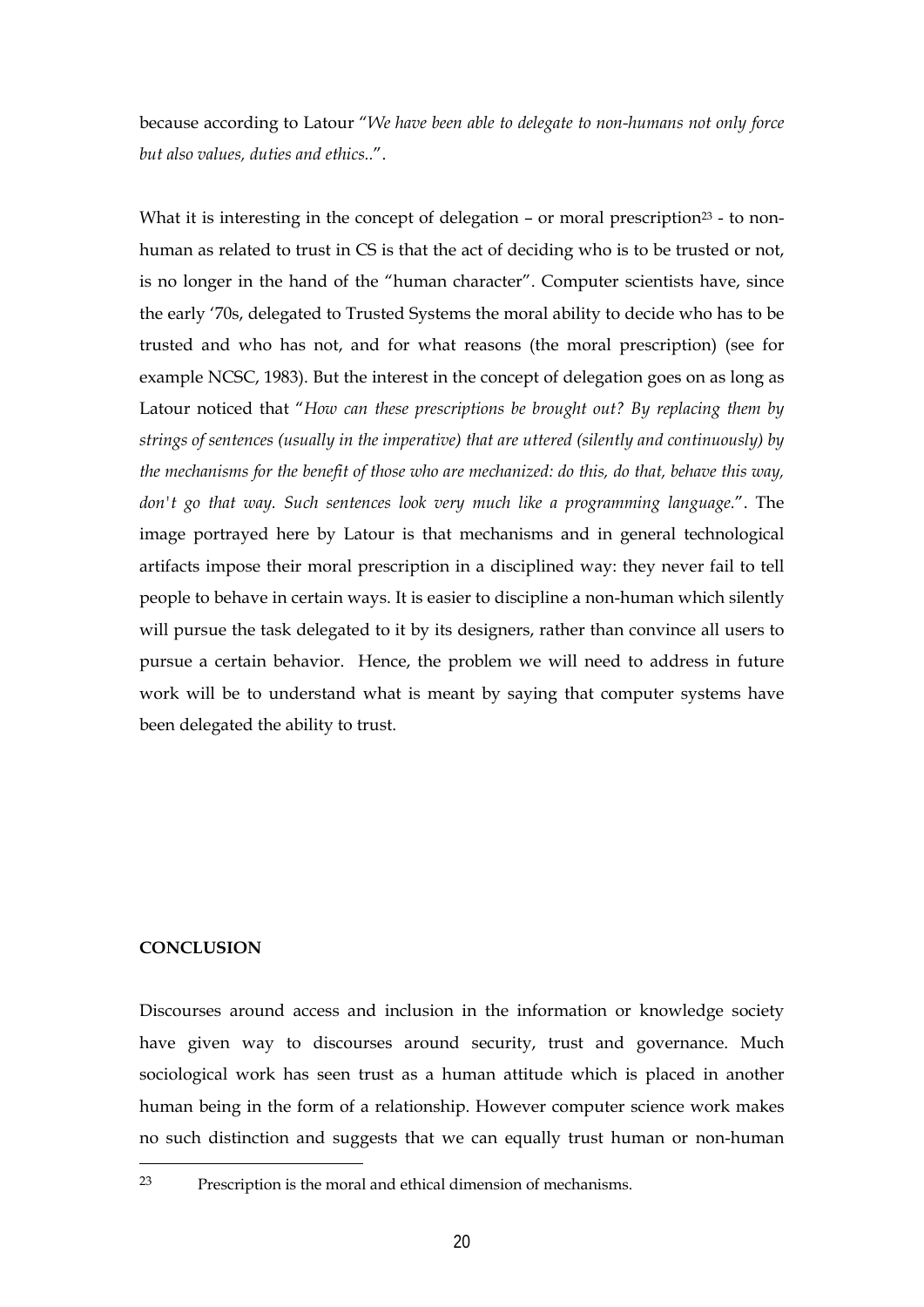actors. In 'Trusted Computing' the system is designed to control and manage access and authorization to information and knowledge. Concepts like free association and delegation from Science and Technology Studies will we believe be useful in bridging the interdisciplinary gaps between members of our research team and can be deployed empirically to study the design, negotiation and contestation of these types of systems by groups of users.

#### **REFERENCES**

#### **General References**

- Akrich, M., 1992. The De-Scription of Technical Objects. In *Shaping Technology/Building Society*. Cambridge, Mass.: MIT Press, pp. 205-224.
- Akrich, A. & Miller, R. 2006. The future of key actors in the European research area: synthesis paper report paper for the *Research Expert groups on the Future of Key Actors*

Bijker, W., 1995. *On Bicycles, Backelites, and Bulbs*, Cambridge Mass.: MIT Press.

- Bijker, W. & Law, J., 1992. *Shaping Technology/Building Society*, Cambridge Mass.: MIT Press.
- Bloor, D., 1976. *Knowledge and Social Imagery*, Chicago: University of Chicago Press.
- Callon, M., 1986. Some elements of a sociology of translation: domestication of the scallops and the fishermen of St. Brieuc Bay. In *Power, Action and Belief: a New*. London: Boston and Henley, Routledge and, pp. 196-223.
- Callon, M. & Latour, B., 1992. Don't Throw the Baby Out with the Bath School! A reply to Collins and Yearley. In *Science as Practice and Culture*. Chicago: Chicago University Press, pp. 343-368.
- Castells, M. 2001. The Politics of the Internet II: Privacy and Liberty in Cyberspace. *The Internet Galaxy. Reflections on the Internet, Business and Society.* Oxford: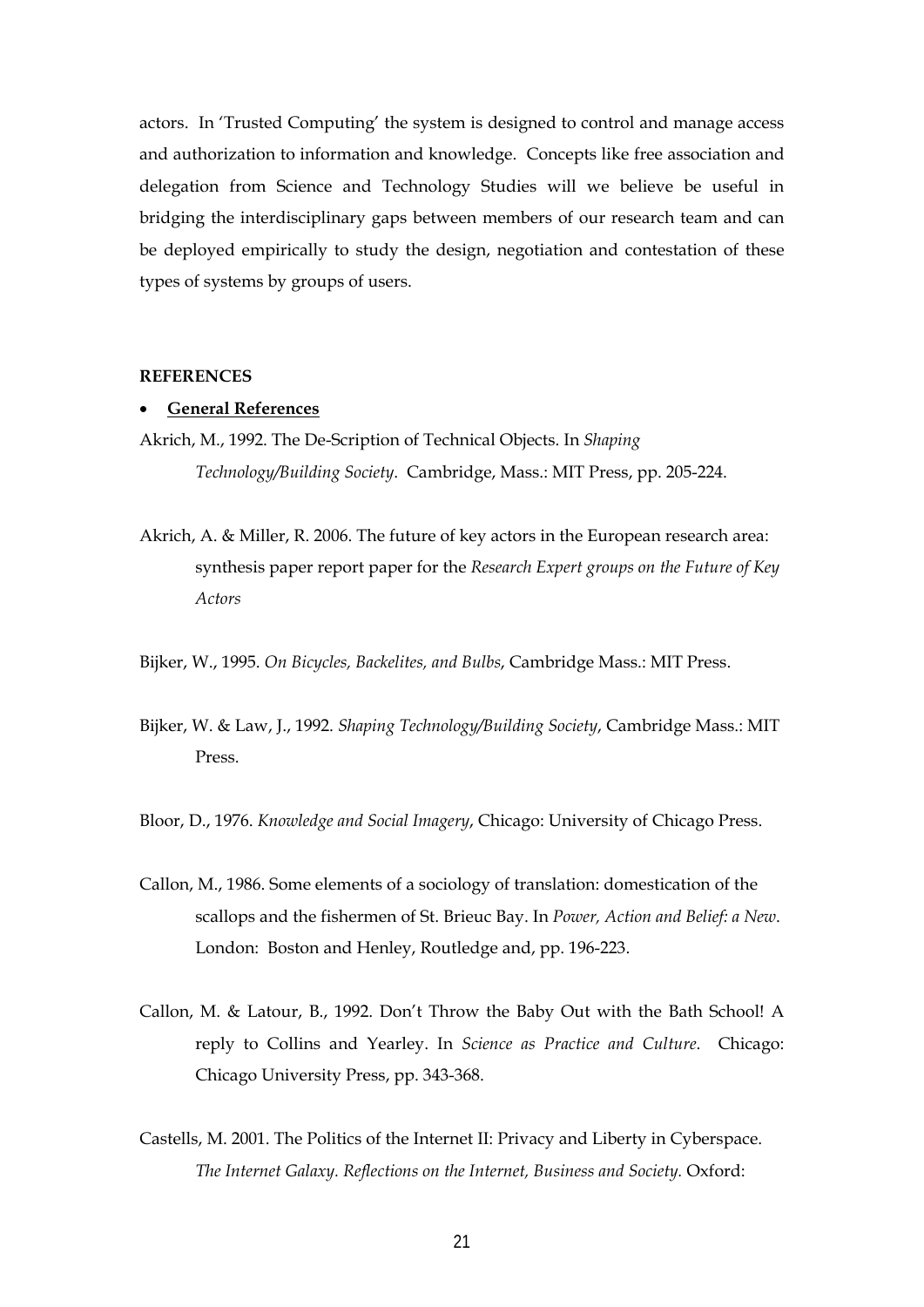Oxford University Press

- CSO, 2008. Information Society and Telecommunications Cork Central Statistics Office.
- Frates, J. & Moldrup, W., 1980. *Introduction to the computer; an integrative approach*, New Jersey: Prentice-Hall.
- Humpries, S., 2008. Ruling the Virtual World. Governance in massively multiplayer online games. *European Journal of Cultural Studies,* 11**,** 149-171.
- ISC, 2002. Building the Knowledge Society. Report to Government. . Dublin, Information Society Commission.
- ISSC, 1996. Information Society Ireland Strategy for Action. Dublin, Forfás
- Jarrett, K., 1999. The Perfect Community. Disciplining the eBay User. IN HILLIS, K., PETIT, M. & EPLEY, S., NATHAN (Eds.) *Everyday eBay: Culture, Collecting, Desire.* Routledge.
- Jarrett, K., 2008. Interactivity is Evil! A Critical Investigation of Web 2.0. *First Monday,* 13.
- Kemmerer, R., 1994. Computer security. In *Encyclopedia of Software Engineering*. John Wiley and Sons, pp. 1153–1164. Available at: http://scholar.google.com/scholar?hl=en&lr=&cluster=2743382650620738002
- Latour, B., 1999. *Pandora's Hope*, London: Harvard University Press.
- Latour, B., 2005. *Reassembling the Social: An Introduction to Actor-Network-Theory*, Oxford: Oxford University Press.
- Latour, B., 1987. *Science in Action, How to Follow Scientists and Engineers throughSociety*, Cambridge: Harvard University Press.
- Latour, B., 2003. The power of Fac-Similes: a Turing Test on Science and Literature. Available at: http://www.bruno-latour.fr/articles/article/94- POWERS%20TURING.html.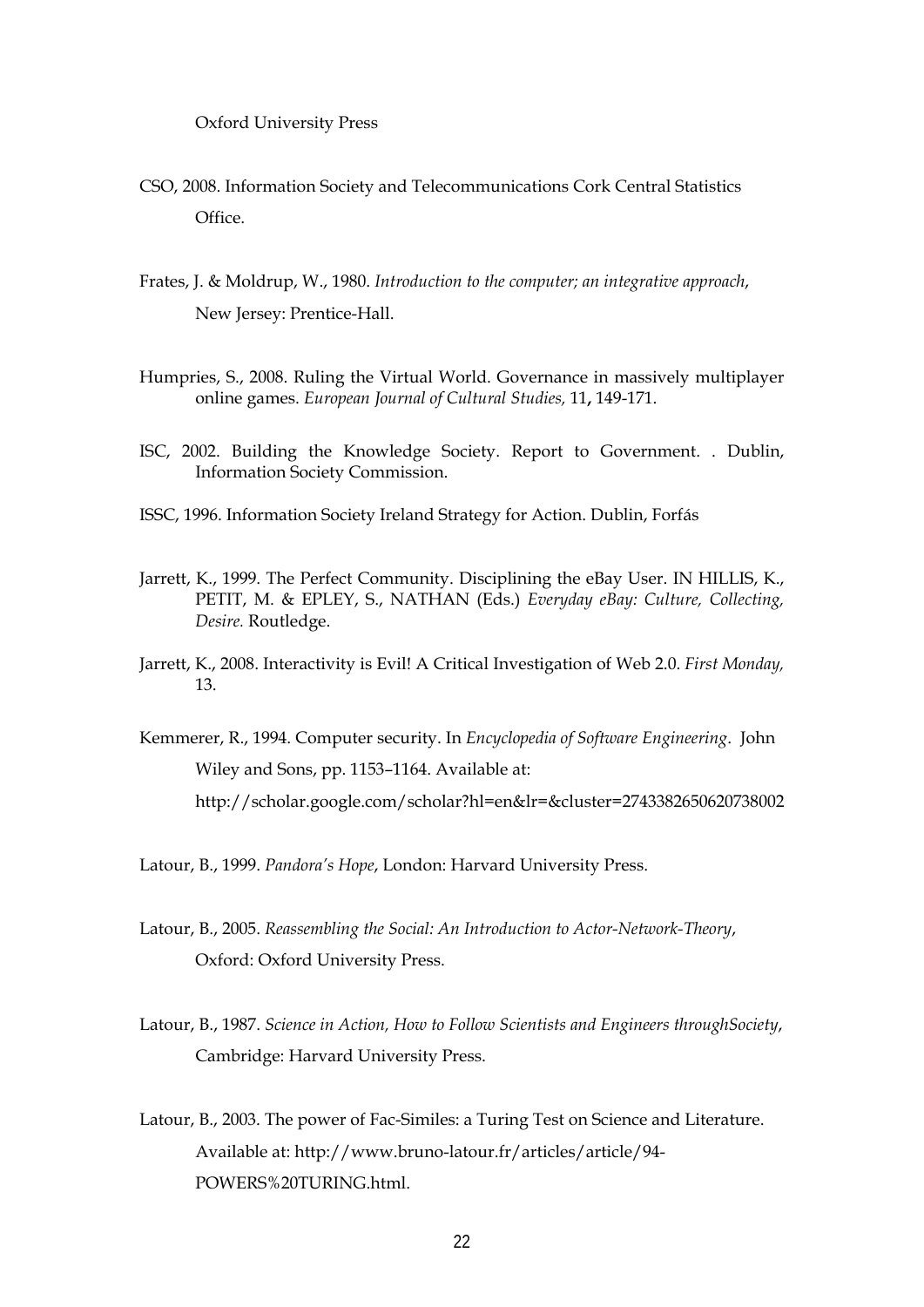- Latour, B., 1993. *We have never been modern*, Cambridge, Mass.: Harvard University Press.
- Latour, B., 1992. Where are the missing masses? The sociology of a few mundane artifacts. In *Shaping Technology/ Building Society*. Cambridge, Mass.: MIT Press, pp. 225-258.
- Law, J. (Ed.) , 1991. *A Sociology of Monsters*, London: Routledge and Kegan Paul.
- Law, J. (Ed.)., 1986. *Power, Action and Belief : a New Sociology of Knowledge?*, Routledge and Kegan Paul.
- Law, J., 1987. Technology and heterogeneous engineering: The case of Portuguese Expansion. In *The Social Construction of Technological Systems : New directions in the*. Cambridge, Mass.: MIT Press, pp. 111-134.
- Lee, S.E., 1999. *Essays about Computer Security*, Available at: http://www.cl.cam.ac.uk/~mgk25/lee-essays.pdf.
- Lessig, L., 1999. *Code and Other Laws of Cyberspace*, Basic Books
- Melody, W., 1997. Identifying Priorities for Building Distinct Information Societies. *The Economic and Social Review,* 28**,** 177-184.
- Menezes, A., van Oorschot, P.C. & Vanstone, S.A., 1996. *Handbook of Applied Cryptography* 5th ed., CRC Press.
- Nissenbaum, H., 2001. Securing Trust Online: Wisdom of Oxymoron? *Boston University Law Review*, 81(3), 101-131.
- Peterson, J.L. & Silberschatz, S., *Operating Systems Concepts*, Reading, Mass: Addison Wesley.
- Russell, D. & Gangemi, Sr., G.T., 1991. *Computer Security Basics* First Edition ., O'Reilly.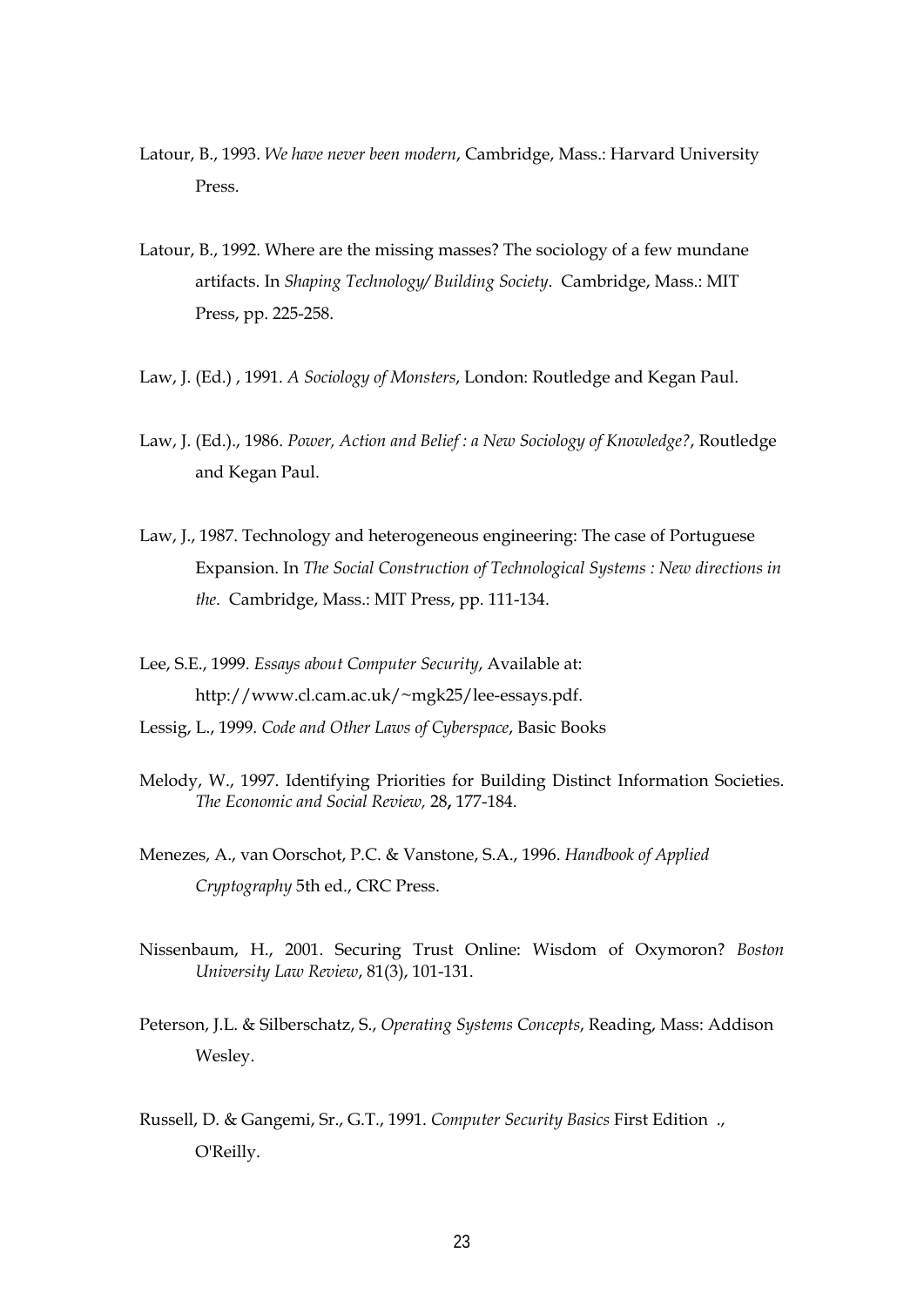Zittrain, J., 2008. *The Future of the Internet - and How to Stop it,* London, Yale University Press.

#### **General Definitions**:

Oxford English Dictionary trust, n. Available at:

http://dictionary.oed.com/cgi/entry/50259124?query\_type=word&queryw ord=trust&first=1&max\_to\_show=10&sort\_type=alpha&result\_place=2&sear ch\_id=uNov-vP04MA-4819&hilite=50259124 [Accessed June 9, 2008].

 Trust. *Stanford Encyclopedia pf Philosophy*. Available at: http://plato.stanford.edu/entries/trust/.

 Trust. *Merriam-Webster's Online Dictionary*. Available at: http://www.merriamwebster.com/dictionary/trust.

 Trust (social sciences) - Wikipedia, the free encyclopedia. Available at: http://en.wikipedia.org/wiki/Trust\_%28social\_sciences%29 [Accessed June 9, 2008].

#### **General Sociology on Trust:**

Axelrod, R. & Hamilton, W., 1981. The Evolution of Cooperation. *Science*, 211(4489), 1390–1396.

Baier, A., 1986. Trust and Antitrust. *Ethics*, 96(2), 231-260.

Barber, B., 1983. *The Logic and Limits of Trust*, New Brunswick: Rutgers University Press.

Beck, U., Giddens, A. & Lash, S., 1994. *Reflexive Modernization*, Stanford, California: Stanford University Press.

Dasgupta, P., 1988. Trust as a Commodity. In *Trust: Making and Breaking Cooperative*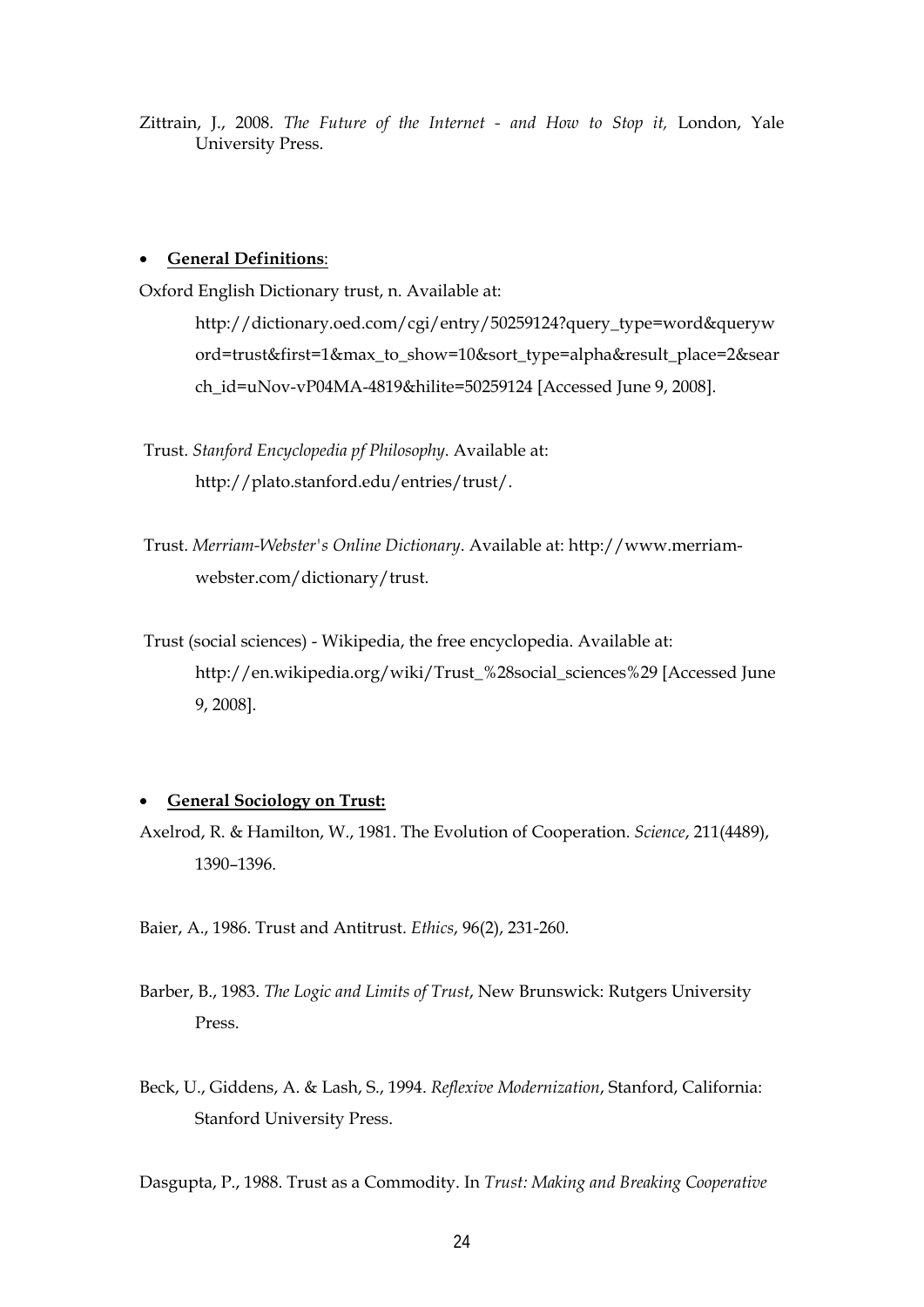*Relations*. Oxford: Blackwell.

- Deutsch, M., 1958. Trust and suspicion. *The Journal of Conflicts Resolution*, 2(4), 265- 279.
- Earle, T.C. & Cvetkovich, G., 1995. *Social Trust: Toward a Cosmopolitan Society*, Greenwood Publishing Group.
- Fukuyama, F., 1995. *Trust*, New York: Basic Books.
- Gambetta, D., 1988a. Can We TrustTrust? In *Trust: Making and Breaking Cooperative Relations*. Oxford: Blackwell.
- Gambetta, D., 1988b. *Trust: Making and Breaking Cooperative Relations,* Oxford: Blackwell.
- Garfinkel, H., 1963. A conception of, and experiments with, Trust as a condition for Concerted Stable Actions. In *Motivation and Social interaction edited by O.J. Harvey*. New York: Ronald press, pp. 187–238.
- Giddens, A., 1990. *The Consequences of Modernity*, Cambridge: Polity Press.
- Good, D., 1988. Individuals, Interpersonal Relations, and Trust. In *Trust: Making and Breaking Cooperative Relations*. pp. 31-48.
- Hardin, R., 2006. *Trust*, Cambridge: Polity Press.
- Jalava, J., 2003. From Norms to Trust. The Luhmanian Connections between Trust and System. *European journal of social theory*, 6(2), 173-190.
- Lewis, J.D. & Weigert, A., 1985. Trust as a Social Reality. *Social Forces*, 63(4), 967-985.
- Luhmann, N., 2000. Familiarity, Confidence, Trust: Problems and Alternatives. In *Trust: Making and Breaking Cooperative Relations*. Oxford: Blackwell.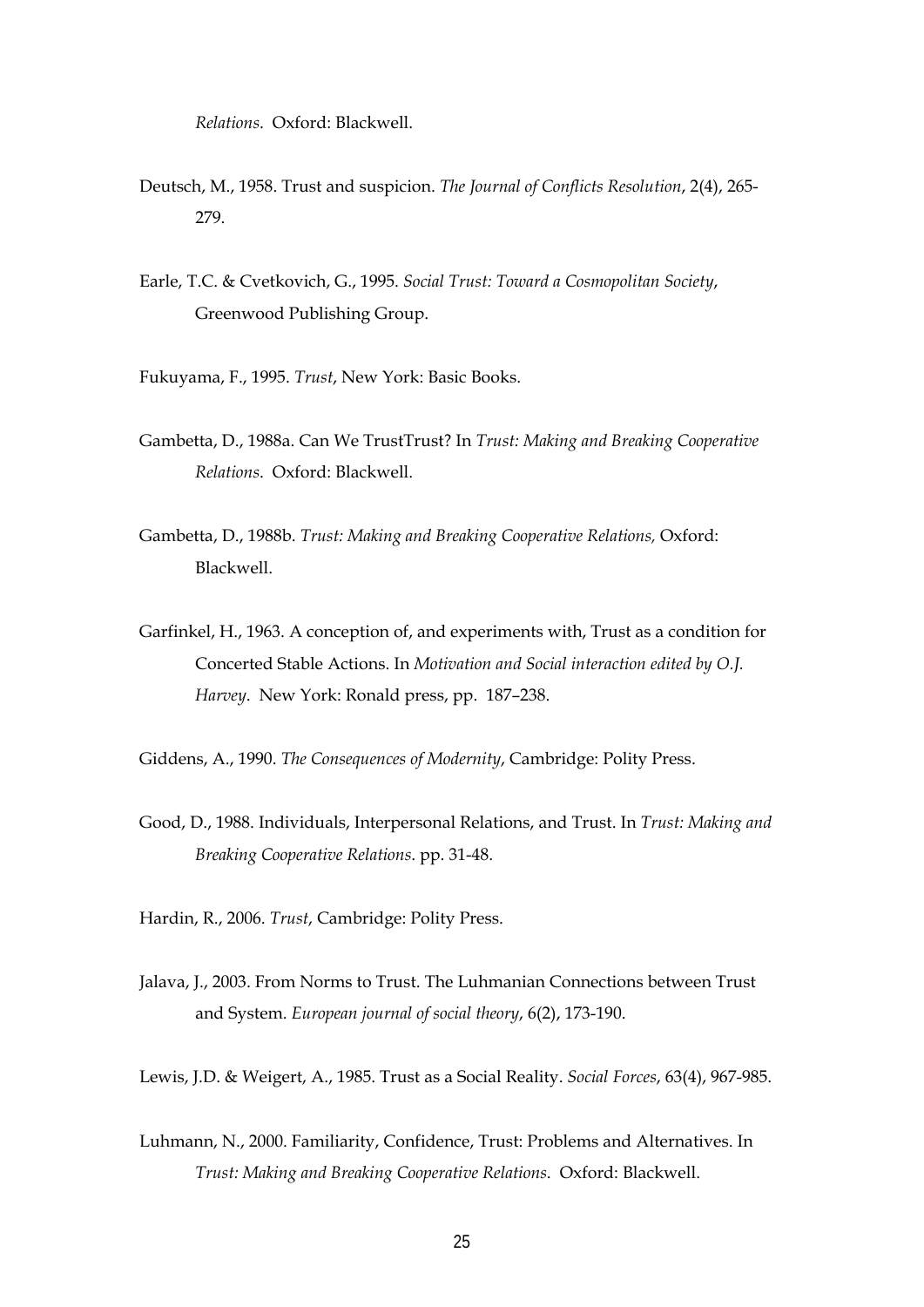Luhmann, N., 1980. *Trust and Power*, New York: John Wiley.

- Mayer, R.C., Davis, J.H. & Schoorman, F.D., 1995. An integrative model of organizational trust. *Academy of Management Review*, 20(3), 709-734.
- McAllister, D.J., 1995. Affect- and Cognition-Based Trust as Foundation for Interpersonal cooperation in Organisations. *The Academy of Management Journal*, 38(1), 24-59.
- Meyerson, D., Weick, K.E. & Kramer, R.M., 1996. Swift Trust and Temporary Group. In *Trust in Organisations*. Sage.
- Misztal, B., 1996. *Trust in Modern Societies: The Search for the Bases of Social Order*, Cambridge Mass.: Polity Press.
- Moellering, G., 2001. The Nature of Trust:From Georg Simmel to a Theory of Expectation, Interpretation and Suspension. *Sociology*, 35(2), 403-420.
- Putnam, R., 1995. Bowling Alone: America's Declining Social Capital. *Journal of Democracy*, 6(1), 65-78.
- Putnam, R., 2000. *Bowling Alone: The Collapse and Revival of American Community*, New York: Simon and Schuster.
- Seligman, A.B., 1997. *The Problem of Trust,* Princeton: Princeton University Press.
- Shapiro, S.P., 1987. The Social Control of Impersonal Trust. *American Journal of Sociology*, 93(3), 623-658.
- Simmel, G., 1978. *The Philosophy of Money*, London: Routledge and Kegan.
- Sztompka, P., 1999. *Trust: A sociological Theory*, Cambridge: Cambridge University Press.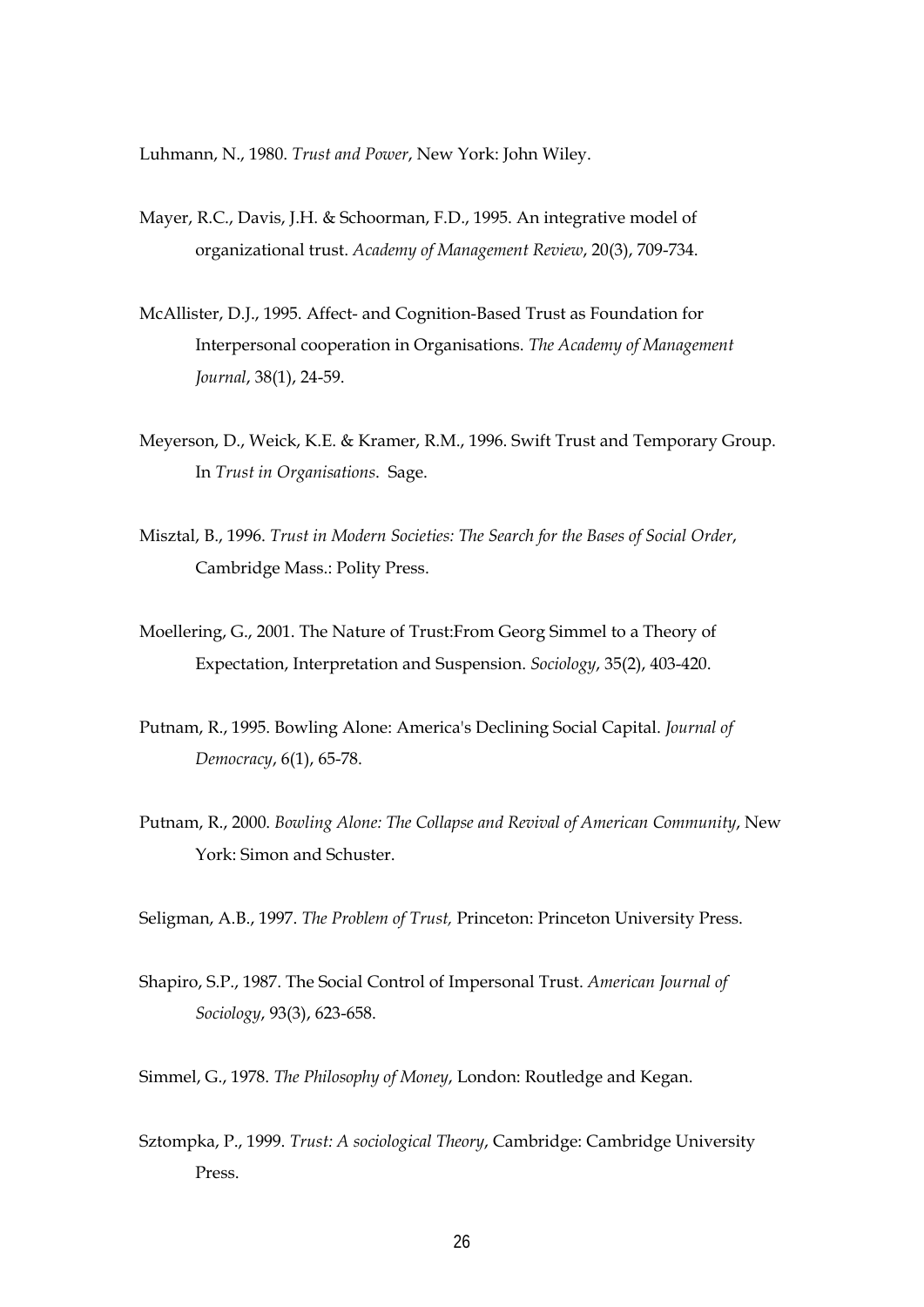Weber, L. R. & Carter, A., 2003. *The Social Construction of Trust*, New York: Kluwer Academic/Plenum.

#### **Trust in Automation:**

- Atoyan, H., Duquet , J. & Robert, J., 2006. Trust in new decision aid systems. In *Proceedings of the 18th International Conferenceof the Association Francophone d'Interaction Homme-Machine*. ACM International Conference Proceeding Series;. Montreal, Canada, pp. 115-122.
- Duez, P.P., Zuliani, M.J. & Jamieson, G.A., 2006. Trust by Design: Information Requirements for Appropriate Trust in Automation. In *Proceedings of the 2006 conference of the Center for Advanced Studies on Collaborative research*. Toronto, Ontario, Canada.
- Itoh, M., Abe, J. & Tanaka, K., 1999. Trust in and Use of Automation: Their Dependence on Occurrence Patterns of Malfunctions. In *Proc.IEEE SMC Conference on Systems, Man, and Cybernetics*. Tokio, pp. 715-720.
- Lee, J. & Moray, N., 1991. Trust, Self-Confidence and Supervisory Control in a Process Controlsimulation. In *Systems, Man, and Cybernetics, 1991. 'Decision Aiding for Complex Systems, Conference Proceedings., 1991 IEEE International Conference*. pp. 291-295.
- Lee, J.D. & See, K.A., 2004. Trust in Automation: Designing for Appropriate Reliance. *Human Factors*, 46(1), 50-80.
- Madsen, M. & Gregor, S., 2000. Measuring Human-Computer Trust. In *Proceedings of the 11th Australasian Conference on Information*.
- Moray, N. & Inagaki, T., 1999. Laboratory studies of trust between humans and machines in automated systems. *Transactions of the Institute of Measurement and Control*, 21(4-5), 203-211.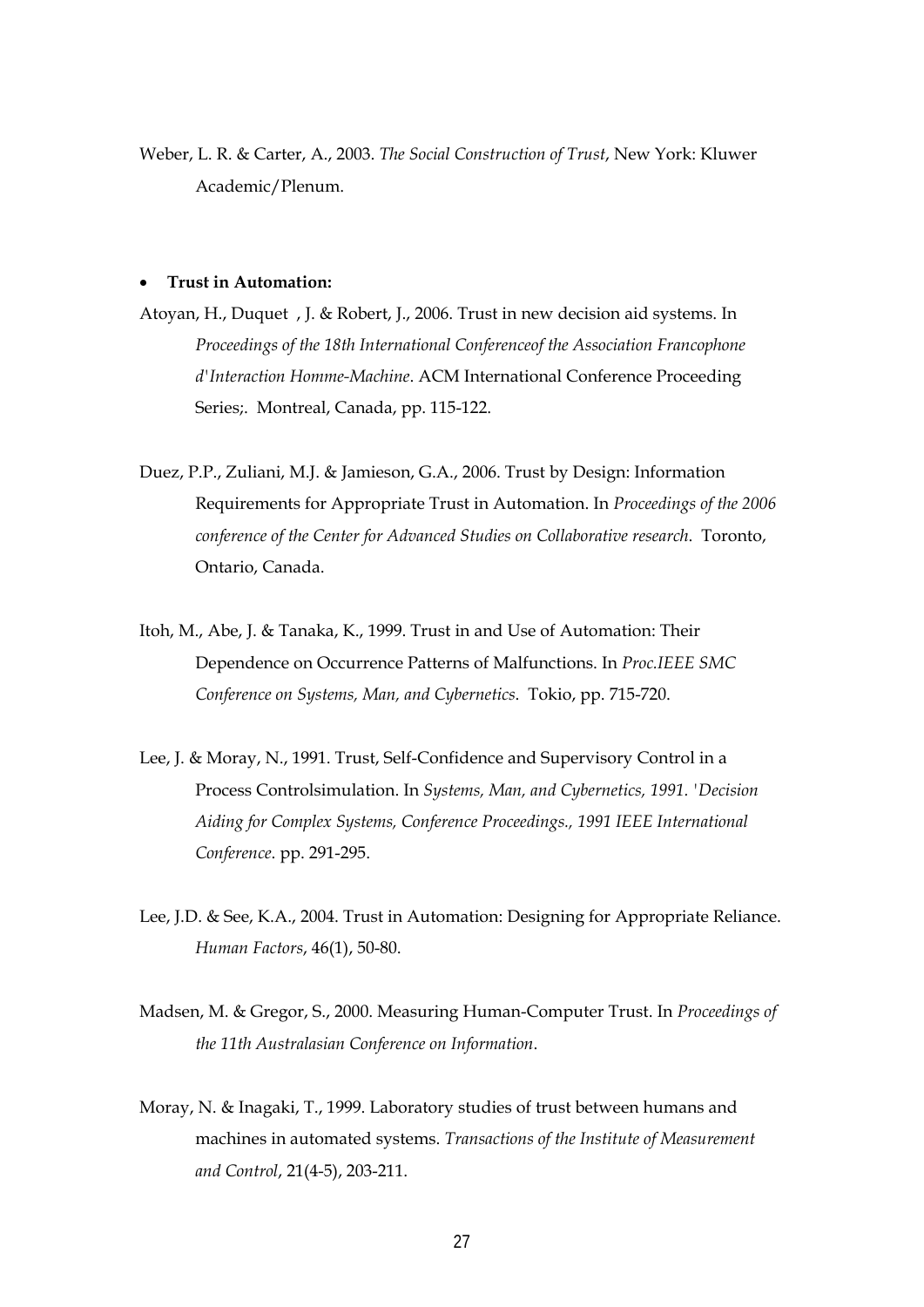- Reeves, B. & Nass, C., 1996. *The media equation: how people treat computers, television, and new media like real people and places*, New York, NY, USA: Cambridge University Press.
- Zuboff, S., 1988. *In the Age of the Smart Machine: The Future of Work and Power*, New Brunswick: Basic Books.

#### **Classical Work on CS Tust**

Abrams, M.D. & Joyce, M.D., 1995. Trusted Systems Concepts. , 1-19. Available at: http://www.acsac.org/secshelf/papers/trusted\_system\_concepts.pdf.

Anderson, J.P., 1972. *Computer Security Technology Planning Study*,

- Bell, E.D. & LaPadula, L.J., 1976. *Secure Computer Systems: Unified Exposition and MULTICS Interpretation*, Belford, MA: MITRE Corporation.
- McHughh, J., 1993. Implementation. In *Handbook for the Computer Secuirty Certification of Trusted Systems*. pp. 1-49 & i-v.

Myers, P., 1980. Subversion: The Neglected Aspect of Computer Security.

- National Computer Security Center, 1987. *A Guide to Understanding Discretionary Access Control in Trusted Systems*, Available at: http://www.fas.org/irp/nsa/rainbow/tg003.htm.
- National Computer Security Center, 1988. *Glossary of Computer Security Acronyms*, Available at: http://csrc.nist.gov/publications/secpubs/rainbow/tg004.txt.
- National Security Institute, 1983. *Departement of defense Trusted Computer System Evaluation Criteria* Online version., Available at: http://nsi.org/Library/Compsec/orangebo.txt.